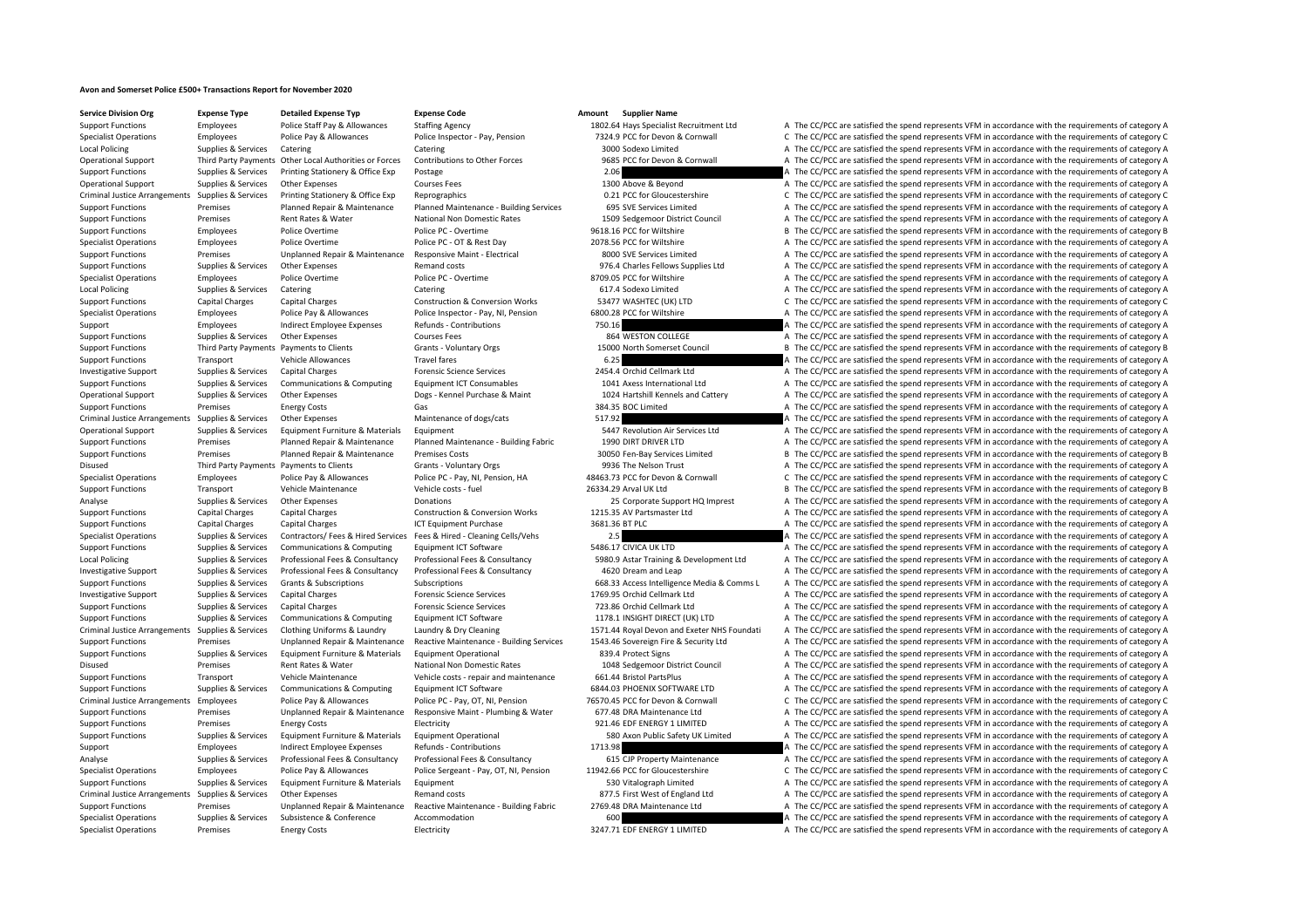Investigations Transport Vehicle Hire Hired Vehicle Costs 629.16 Scot Group Ltd A The CC/PCC are satisfied the spend represents VFM in accordance with the requirements of category A Specialist Operations Third Party Payments Other Local Authorities or Forces Contributions to Other Forces 17606.68 PCC for Wiltshire B The CC/PCC are satisfied the spend represents VFM in accordance with the requirements PCC Supplies & Services Contractors/ Fees & Hired Services Fees & Hired Hired The Services Fees & Hired 1295 The Consultation Institute A The CC/PCC are satisfied the spend represents VFM in accordance with the requirement Operational Support Supplies & Services Other Expenses Helicopter charge Helicopter charge 244396 P & CC for West Yorkshire C The CC/PCC are satisfied the spend represents VFM in accordance with the requirements of categor Specialist Operations Employees Police Pay & Allowances Standby Payments 80 PCC for Devon & Cornwall C The CC/PCC are satisfied the spend represents VFM in accordance with the requirements of category C Specialist Operations Supplies & Services Subsistence Subsistence Subsistence Subsistence Subsistence Subsistence 172.8 PCC for Wiltshire A The CC/PCC are satisfied the spend represents VFM in accordance with the requireme Investigative Support Support Support Capital Charges Capital Charges Forensic Science Services 1350 Dr Joanna Fairhurst A The CC/PCC are satisfied the spend represents VFM in accordance with the requirements of category A Local Policing Supplies & Services Equipment • Consumables Equipment • Consumables Equipment • Consumables 12456 Envirozest B The CC/PCC are satisfied the spend represents VFM in accordance with the requirements of categor Support Functions Supplies & Services Communications & Computing Equipment ICT Repairs & Maintenance 13312 PHOENIX SOFTWARE LTD B The CC/PCC are satisfied the spend represents VFM in accordance with the requirements of cat Support Functions Supplies & Services Other Expenses Legal Fees 3rd Party 334274 34274 C The CC/PCC are satisfied the spend represents VFM in accordance with the requirements of category C Support Functions Supplies & Services Other Expenses Legal Fees 3rd Party 31880.56 31880.56 B The CC/PCC are satisfied the spend represents VFM in accordance with the requirements of category B Contribution and Contributio Local Policing Third Party Payments Contribution Contribution Contribution Contribution Contribution Contribution Contribution 10000 Cheddar Parish Council B The CC/PCC are satisfied the spend represents VFM in accordance Criminal Justice Arrangements Supplies & Services Capital Charges Capital Charges Forensic Science Services 184.6 Orchid Cellmark Ltd A The CC/PCC are satisfied the spend represents VFM in accordance with the requirements Local Policing Third Party Payments Payments Payments of category C Grants - Voluntary Orgs 671122.5 Bristol City Council City Council C The CC/PCC are satisfied the spend represents VFM in accordance with the requirements Support Functions Supplies & Services Capital Charges Forensic Science Services 1060.8 Abbott Toxicology Ltd A The CC/PCC are satisfied the spend represents VFM in accordance with the requirements of category A Support Functions Supplies & Services Equipment Furniture & Materials Equipment and the Service and Containers A The CC/PCC are satisfied the spend represents VFM in accordance with the requirements of category A Support Functions Premises Cleaning & Domestic Supplies Cleaning Charges 10751.14 Sodexo Limited B The CC/PCC are satisfied the spend represents VFM in accordance with the requirements of category B Support Functions Supplies & Services Other Expenses Courses Fees 1195 Hands Free Computing Ltd A The CC/PCC are satisfied the spend represents VFM in accordance with the requirements of category A Support Functions Premises Rent Rates & Water Rents Rents Rents 8250 FPG (UK) Ltd A The CC/PCC are satisfied the spend represents VFM in accordance with the requirements of category A Support Functions Capital Charges Capital Charges Construction & Conversion Fees 3540 Ridge & Partners LLP A The CC/PCC are satisfied the spend represents VFM in accordance with the requirements of category A Support Functions Capital Charges Capital Charges ICT Equipment Purchase 1148.51 Onecom Limited A The CC/PCC are satisfied the spend represents VFM in accordance with the requirements of category A Operational Support Employees Police Pay & Allowances Police PC - Pay, OT, NI, Pension 51392.25 PCC for Devon & Cornwall C The CC/PCC are satisfied the spend represents VFM in accordance with the requirements of category C Support Functions Supplies & Services Communications & Computing Equipment ICT Repairs & Maintenance 3881 WPC Software Ltd A The CC/PCC are satisfied the spend represents VFM in accordance with the requirements of category Support Functions Premises Energy Costs Electricity Electricity Electricity 577.79 EDF ENERGY 1 LIMITED A The CC/PCC are satisfied the spend represents VFM in accordance with the requirements of category A Support Functions Supplies & Services Other Expenses Legal Costs & Services Legal Costs A The COST Costs Conformal A The CC/PCC are satisfied the spend represents VFM in accordance with the requirements of category A Crimi Criminal Justice Arrangements Supplies & Services Subsistence & Conference Subsistence Subsistence 272.43 PCC for Devon & Cornwall C The CC/PCC are satisfied the spend represents VFM in accordance with the requirements of Support Functions Supplies & Services Communications & Computing Equipment ICT Repairs & Maintenance 1900 KOREC A The CC/PCC are satisfied the spend represents VFM in accordance with the requirements of category A Specialist Operations Premises Cleaning & Domestic Supplies Cleaning Charges 1162.61 Sodexo Limited B The CC/PCC are satisfied the spend represents VFM in accordance with the requirements of category B Support Functions Capital Charges Capital Charges Vehicles Purchase Vehicles Purchase 27131.66 Volvo Car UK Ltd B The CC/PCC are satisfied the spend represents VFM in accordance with the requirements of category B Support Functions Supplies & Services Communications & Computing Equip ICT - Telephones/pagers 218.96 PCC for Devon & Cornwall C The CC/PCC are satisfied the spend represents VFM in accordance with the requirements of cate Support Functions Premises Rent Rates & Water Rents Rents Rents and A The CC/PCC are satisfied the spend represents VFM in accordance with the requirements of category A Support Functions Third Party Payments Payments Oclients Grants - Voluntary Orgs 16900 1625 Independent People B The CC/PCC are satisfied the spend represents VFM in accordance with the requirements of category B Specialist Operations Supplies & Services Supplies & Services Court Application Fees 904 HM Courts & Tribunal Service A The CC/PCC are satisfied the spend represents VFM in accordance with the requirements of category A Criminal Justice Arrangements Supplies & Services Other Expenses Remand costs Remand costs Remand costs 1119.65 Bidfood A The CC/PCC are satisfied the spend represents VFM in accordance with the requirements of category A Analyse Third Party Payments Payments to Clients Grants - Voluntary Orgs 776.25 Aspiration Creation Elevation Clecution CIC A The CC/PCC are satisfied the spend represents VFM in accordance with the requirements of categor Support Functions Transport Vehicle Maintenance Vehicle costs - tyres and tubes 591.77 GOODYEAR TYRES UK LTD A The CC/PCC are satisfied the spend represents VFM in accordance with the requirements of category A Vehicle Cos Support Functions Transport Vehicle Maintenance Vehicle costs - tyres and tubes 603.9 Micheldever Tyres Ltd A The CC/PCC are satisfied the spend represents VFM in accordance with the requirements of category A Specialist Operations Transport Vehicle Maintenance Vehicle costs - fuel 1813.47 A The CC/PCC are satisfied the spend represents VFM in accordance with the requirements of category A Support Functions Transport Vehicle Maintenance Vehicle costs - repair and maintenance 697.82 BMW (UK) Ltd A The CC/PCC are satisfied the spend represents VFM in accordance with the requirements of category A Specialist Operations Premises Rent Rates & Water National Non Domestic Rates 2083 North Somerset Council A The CC/PCC are satisfied the spend represents VFM in accordance with the requirements of category A Support Functions Capital Charges Capital Charges Construction & Conversion Works 1000 Atkins Ltd A The CC/PCC are satisfied the spend represents VFM in accordance with the requirements of category A Support Functions Transport Vehicle Maintenance Vehicle costs - repair and maintenance 2289.3 ECCO Safety Group UK Limited A The CC/PCC are satisfied the spend represents VFM in accordance with the requirements of category Operational Support Supplies & Services Other Expenses Dogs - Kennel Purchase & Maint 2250.5 The Pet Studio A The CC/PCC are satisfied the spend represents VFM in accordance with the requirements of category A Support Functions Premises Rent Rates & Water Rents Rents Rents Rents Rents and Support Premises Rent Rates Rent Rents Rents Rents States Rents and the Support Functions Premises Capital Charges Capital Charges Capital Cha Support Functions Capital Charges Capital Charges Vehicles Purchase 26548.33 Volvo Car UK Ltd B The CC/PCC are satisfied the spend represents VFM in accordance with the requirements of category B Specialist Operations Supplies & Services Equipment Furniture & Materials Equipment Furniture & Materials Equipment Purniture and The CO/PCC are satisfied the spend represents VFM in accordance with the requirements of cat Support Functions Premises Rent Rates & Water National Non Domestic Rates 1160 North Somerset Council A The CC/PCC are satisfied the spend represents VFM in accordance with the requirements of category A Support Functions Supplies & Services Capital Charges Forensic Science Services 928.2 Abbott Toxicology Ltd A The CC/PCC are satisfied the spend represents VFM in accordance with the requirements of category A Support Functions Supplies & Services Equipment • Consumables Equipment • Consumables Equipment • Consumables 592 CJP Property Maintenance A The CC/PCC are satisfied the spend represents VFM in accordance with the requirem Support Functions Premises Energy Costs Electricity Electricity Electricity 601.05 British Gas Business (Electricity A The CC/PCC are satisfied the spend represents VFM in accordance with the requirements of category A Specialist Operations Transport Vehicle Allowances Travel fares Travel fares 25 PCC for Wiltshire C The CC/PCC are satisfied the spend represents VFM in accordance with the requirements of category C Support Functions Supplies & Services Capital Charges Forensic Science Services 530.4 Abbott Toxicology Ltd A The CC/PCC are satisfied the spend represents VFM in accordance with the requirements of category A Specialist Operations Supplies & Services Other Expenses Detective Expenses Detective Expenses 9000 CM Logistics A The CC/PCC are satisfied the spend represents VFM in accordance with the requirements of category A Support Functions Transport Vehicle Maintenance Vehicle costs - repair and maintenance 958.88 CASTROL (UK) LTD A The CC/PCC are satisfied the spend represents VFM in accordance with the requirements of category A Support Functions Transport Vehicle Maintenance Vehicle costs - repair and maintenance 1002.56 CASTROL (UK) LTD A The CC/PCC are satisfied the spend represents VFM in accordance with the requirements of category A Support Functions Supplies & Services Communications & Computing Equipment ICT Hardware Purch 751.01 751.01 A The CC/PCC are satisfied the spend represents VFM in accordance with the requirements of category A Support Functions Employees Police Staff Pay & Allowances Staffing Agency 1814.34 Hays Specialist Recruitment Ltd A The CC/PCC are satisfied the spend represents VFM in accordance with the requirements of category A Support Functions Premises Unplanned Repair & Maintenance Reactive Maintenance - Building Services 2365 SVE Services Limited A The CC/PCC are satisfied the spend represents VFM in accordance with the requirements of catego Support Functions Supplies & Services Printing Stationery & Office Exp Postage 799.61 799.61 A The CC/PCC are satisfied the spend represents VFM in accordance with the requirements of category A Specialist Operations Transport Vehicle Allowances Travel fares Travel fares 679.17 PCC for Devon & Cornwall C The CC/PCC are satisfied the spend represents VFM in accordance with the requirements of category C Support Functions Supplies & Services Professional Fees & Consultancy Professional Fees & Consultancy Professional Fees & Consultancy Costs Consultancy and Support Consultancy Limited A The CC/PCC are satisfied the spend r Support Functions Capital Charges Capital Charges Vehicles Purchase Vehicles Purchase 21927.68 Ford Motor Company Limited B The CC/PCC are satisfied the spend represents VFM in accordance with the requirements of category Support Functions Capital Charges Capital Charges Vehicles Purchase 20754.96 Carco Group Ltd B The CC/PCC are satisfied the spend represents VFM in accordance with the requirements of category B Support Functions Premises Energy Costs Electricity 2637.33 BRITISH GAS A The CC/PCC are satisfied the spend represents VFM in accordance with the requirements of category A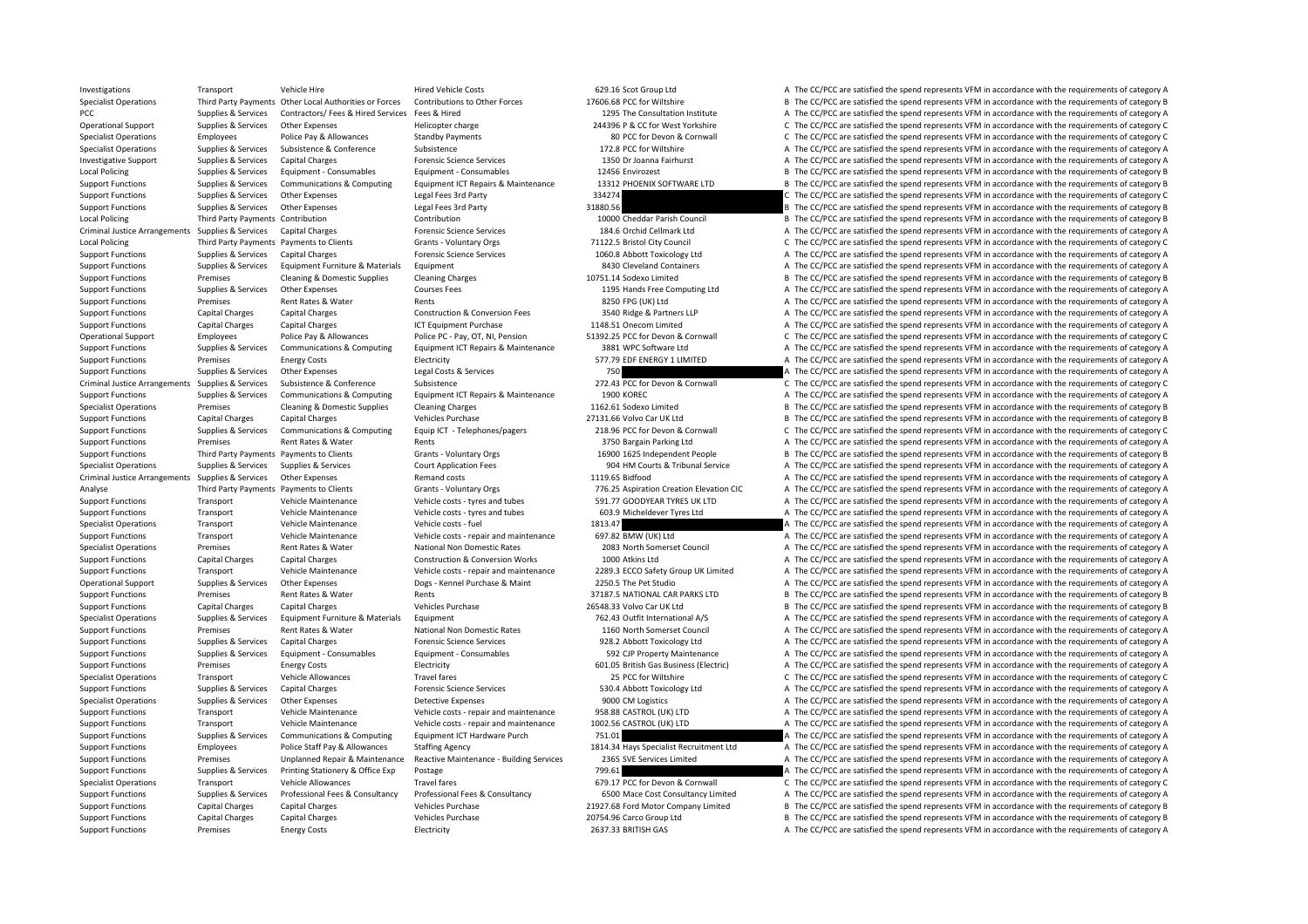|         | 1740 West Country Crimestoppers           |
|---------|-------------------------------------------|
|         | 1810 GMK Ltd                              |
|         | 924 The Space                             |
|         | 36600 Public Works Loan Board             |
|         | 10062 Cohort Software Ltd                 |
|         | 861 Telefonica UK Limited                 |
|         | 768 Mendip District Council               |
|         | 30718.61 PCC for Devon & Cornwall         |
|         | 950 Kohler Uninterruptible Power Ltd      |
| 1820.16 |                                           |
|         | 506.67 Weston Garden Machinery            |
|         | 711 Mendip District Council               |
|         | 1100 PCC for South Wales                  |
| 8.32    |                                           |
|         | 3936 Pomeroy IT Solutions UK Limited      |
|         | 1535 Sodexo Limited                       |
|         | 2730 IBM (United Kingdom) Ltd             |
| 1295    |                                           |
|         | 50 Cell Pack Solutions Ltd                |
|         | 575 DRA Maintenance Ltd                   |
|         | 11837 North Somerset Council              |
|         | 27875 SVE Services Limited                |
|         | 664.82 PCC for Devon & Cornwall           |
| 3985.57 |                                           |
|         | 2589.47 SJ Cook & Sons Ltd                |
|         | 770.16 EDF ENERGY 1 LIMITED               |
|         | 549 GOODYEAR TYRES UK LTD                 |
|         | 2196.55 SOCOTEC UK Ltd                    |
|         | 637.84 WA Products (UK) Ltd t/a SceneSafe |
|         | 749.26 SUEZ Recycling and Recovery UK Ltd |
| 10.61   |                                           |
| 5237.49 |                                           |
| 12700   |                                           |
|         | 15270 HLMAD LIMITED                       |
| 1535    |                                           |
|         | 2157.75 SJ Cook & Sons Ltd                |
|         | 690 GOODYEAR TYRES UK LTD                 |
|         | 71849.53 IBM (United Kingdom) Ltd         |
|         | 3330 Envirozest                           |
|         | 1172 National Crime Agency                |
|         | 1249.66 Jackson Lift Services Ltd         |
|         | 624 South Gloucestershire                 |
|         | 1115 Somax Ltd                            |
|         |                                           |
|         | 1149.21 CORONA ENERGY RETAIL 4 LTD        |
| 7.55    | 823 Perrys Recycling Ltd                  |
|         |                                           |
|         | 500 FPG (UK) Ltd                          |
|         | 9525 Alecto Forensic Services Ltd         |
|         | 1403 SELECTAMARK SECURITY SYSTEMS PLC     |
| 707.2   |                                           |
|         | 577.98 Government Events                  |
|         | 727 Tradebe Labwaste Ltd                  |
|         | 698.1 SUEZ Recycling and Recovery UK Ltd  |
|         | 38021.8 Next Link                         |
| 600     |                                           |
|         | 10500 North Bristol NHS Trust             |
|         | 10688.71 Kevin Parker Horseboxes Ltd      |
|         | 1172 National Crime Agency                |
|         | 9990 GMK Ltd                              |
|         | 612.56 Volkswagen Group UK Ltd Parts      |
|         | 7128 North Somerset Council               |
|         | 825 Aquarius Waste Management Ltd         |
|         | $0.000 \text{ M}$ and in District Casses  |

Criminal Justice Arrangements Supplies & Services Foujoment Furniture & Materials Foujoment Operational 10240 Cleartone Telecoms Ltd B The CC/PCC are satisfied the spend represents VFM in accordance with the requirements o Disused Third Party Payments Payments to Clients Grants - Voluntary Orgs 1740 West Country Crimestoppers A The CC/PCC are satisfied the spend represents VFM in accordance with the requirements of category A Support Functions Supplies & Services Equipment Furniture & Materials Equipment - Ammunition 1810 GMK Ltd A The CC/PCC are satisfied the spend represents VFM in accordance with the requirements of category A Analyse Third Party Payments Payments to Clients Grants - Voluntary Orgs 924 The Space A The CC/PCC are satisfied the spend represents VFM in accordance with the requirements of category A Analyse Capital Financing External Interest Debt Charges - Interest Debt Charges - Interest 36600 Public Works Loan Board B The CC/PCC are satisfied the spend represents VFM in accordance with the requirements of category Support Functions Supporters Supporters Services Communications & Computing Equipment ICT Repairs & Maintenance 10062 Cohort Software Ltd B The CC/PCC are satisfied the spend represents VFM in accordance with the requireme Support Functions Supporters Communications & Communications Communications Computing Faulthorne Equipment ICT 861 Telefonica UK Limited A The CC/PCC are satisfied the spend represents VFM in accordance with the requiremen Support Functions Premises Rent Rates & Water National Non Domestic Rates 768 Mendip District Council A The CC/PCC are satisfied the spend represents VFM in accordance with the requirements of category A Criminal Justice Arrangements Employees Police Pay & Allowances Police Inspector - Pay, NI, Pension 30718.61 PCC for Devon & Cornwall C The CC/PCC are satisfied the spend represents VFM in accordance with the requirements Support Functions Premises Planned Repair & Maintenance Planned Maintenance - Building Fabric 950 Kohler Uninterruptible Power Ltd A The CC/PCC are satisfied the spend represents VFM in accordance with the requirements of Support Employees Indirect Employee Expenses Refunds - Contributions 1820.16 A The CC/PCC are satisfied the spend represents VFM in accordance with the requirements of category A Support Functions Supplies & Services Equipment Furniture & Materials Equipment 506.67 Weston Garden Machinery A The CC/PCC are satisfied the spend represents VFM in accordance with the requirements of category A Support Functions Premises Rent Rates & Water National Non Domestic Rates 711 Mendip District Council A The CC/PCC are satisfied the spend represents VFM in accordance with the requirements of category A Support Functions Supplies & Services Other Expenses Courses Fees Courses Fees 1100 PCC for South Wales A The CC/PCC are satisfied the spend represents VFM in accordance with the requirements of category A Specialist Operations Supplies & Services Contractors/ Fees & Hired Services Fees & Hired - Cleaning Cells/Vehs 8.32 A The CC/PCC are satisfied the spend represents VFM in accordance with the requirements of category A Support Functions Support Support Support Communications & Communications & Communications Communications & Communications Equipment ICT Repairs & Maintenance 3936 Pomerov IT Solutions LIK Limited A The CC/PCC are satisfie Specialist Operations Premises Cleaning & Domestic Supplies Cleaning Charges 1535 Sodexo Limited B The CC/PCC are satisfied the spend represents VFM in accordance with the requirements of category B Support Functions Supporters Supporters & Services Professional Fees & Consultancy Professional Fees & Consultancy Professional Fees & Consultancy Professional Fees & Consultancy 2730 IBM (United Kingdom) Ltd A The CC/PCC Operational Support Supplies & Services Other Expenses Horses Forage Horses Forage 1295 A The CC/PCC are satisfied the spend represents VFM in accordance with the requirements of category A Support Functions Supplies & Services Printing Stationery & Office Exp Postage 50 Cell Pack Solutions Ltd A The CC/PCC are satisfied the spend represents VFM in accordance with the requirements of category A Support Functions Premises Unplanned Repair & Maintenance Responsive Maint - Sanitary Services 575 DRA Maintenance Ltd A The CC/PCC are satisfied the spend represents VFM in accordance with the requirements of category A Investigations Third Party Payments Other Local Authorities or Forces Safeguarding Boards Contribution 11837 North Somerset Council B The CC/PCC are satisfied the spend represents VFM in accordance with the requirements of Support Functions Premises Planned Repair & Maintenance Planned Maintenance - Building Services 27875 SVE Services Limited B The CC/PCC are satisfied the spend represents VFM in accordance with the requirements of category Specialist Operations Employees Police Pay & Allowances Police Inspector - National Insurance 664.82 PCC for Devon & Cornwall C The CC/PCC are satisfied the spend represents VFM in accordance with the requirements of categ Support Functions Supplies & Services Communications & Computing Equipment ICT Hardware Purch 3985.57 30 A The CC/PCC are satisfied the spend represents VFM in accordance with the requirements of category A Support Functions Transport Vehicle Maintenance Vehicle costs - repair and maintenance 2589.47 SJ Cook & Sons Ltd A The CC/PCC are satisfied the spend represents VFM in accordance with the requirements of category A Support Functions Premises Energy Costs Functions Electricity Functions Premises Energy Costs Electricity Functions Electricity Functions and The CC/PCC are satisfied the spend represents VFM in accordance with the require Support Functions Transport Vehicle Maintenance Vehicle costs - tyres and tubes 549 GOODYEAR TYRES UK LTD A The CC/PCC are satisfied the spend represents VFM in accordance with the requirements of category A Specialist Operations Supplies & Services Capital Charges Forensic Science Services Forensic Science Services 2196.55 SOCOTEC UK Ltd A The CC/PCC are satisfied the spend represents VFM in accordance with the requirements o Support Functions Supplies & Services Equipment Furniture & Materials Equipment Operational 637.84 WA Products (UK) Ltd t/a SceneSafe A The CC/PCC are satisfied the spend represents VFM in accordance with the requirements Support Functions Premises Premises Premises Seneral Waste Costs 749.26 SUEZ Recycling and Recovery UK Ltd A The CC/PCC are satisfied the spend represents VFM in accordance with the requirements of category A Specialist Operations Supplies & Services Contractors/ Fees & Hired Services Fees & Hired Services Fees & Hired 10.61 A The CC/PCC are satisfied the spend represents VFM in accordance with the requirements of category A Roads Policing Supplies & Services Printing Stationery & Office Exp Postage 5237.49 Supplies Supplies and The CC/PCC are satisfied the spend represents VFM in accordance with the requirements of category A Support Functions Supplies & Services Equipment Furniture & Materials Equipment 11700 12700 B The CC/PCC are satisfied the spend represents VFM in accordance with the requirements of category B Support Functions Capital Charges Capital Charges Construction & Conversion Fees 15270 HLMAD LIMITED B The CC/PCC are satisfied the spend represents VFM in accordance with the requirements of category B Operational Support Supplies & Services Other Expenses Horses Forage Horses Forage 1535 A The CC/PCC are satisfied the spend represents VFM in accordance with the requirements of category A Support Functions Transport Vehicle Maintenance Vehicle costs - repair and maintenance 2157.75 SJ Cook & Sons Ltd A The CC/PCC are satisfied the spend represents VFM in accordance with the requirements of category A Support Functions Transport Vehicle Maintenance Vehicle costs - tyres and tubes 690 GOODYEAR TYRES UK LTD A The CC/PCC are satisfied the spend represents VFM in accordance with the requirements of category A Support Functions Supplies & Services Communications & Computing Equipment ICT Repairs & Maintenance 71849.53 IBM (United Kingdom) Ltd C The CC/PCC are satisfied the spend represents VFM in accordance with the requirements Local Policing Supplies & Services Equipment • Consumables Equipment • Consumables Equipment • Consumables and Equipment • Consumables and a Category A The CC/PCC are satisfied the spend represents VFM in accordance with t Specialist Operations Supplies & Services Other Expenses Courses Fees Courses Fees 1172 National Crime Agency A The CC/PCC are satisfied the spend represents VFM in accordance with the requirements of category A Support Functions Premises Planned Repair & Maintenance Planned Maintenance - Building Services 1249.66 Jackson Lift Services Ltd A The CC/PCC are satisfied the spend represents VFM in accordance with the requirements of c Support Functions Premises Rent Rates & Water National Non Domestic Rates 624 South Gloucestershire A The CC/PCC are satisfied the spend represents VFM in accordance with the requirements of category A Operational Support Supplies & Services Other Expenses Courses Fees Courses Fees 1115 Somax Ltd A The CC/PCC are satisfied the spend represents VFM in accordance with the requirements of category A Support Functions Premises Energy Costs Gas Gas Gas 1149.21 CORONA ENERGY RETAIL 4 LTD A The CC/PCC are satisfied the spend represents VFM in accordance with the requirements of category A Support Functions Premises Premises Premises Seneral Waste Costs General Waste Costs 823 Perrys Recycling Ltd A The CC/PCC are satisfied the spend represents VFM in accordance with the requirements of category A Specialist Operations Supplies & Services Contractors/ Fees & Hired Services Fees & Hired Services Fees & Hired Services Fees & Hired 7.55 A The CC/PCC are satisfied the spend represents VFM in accordance with the requirem Support Functions Premises Rent Rates & Water Rents Rents Rents Rents Support A The CC/PCC are satisfied the spend represents VFM in accordance with the requirements of category A Investigative Support Supplies & Services Subsistence & Conference Accommodation 9525 Alecto Forensic Services Ltd A The CC/PCC are satisfied the spend represents VFM in accordance with the requirements of category A Analyse Supplies & Services Equipment Furniture & Materials Equipment 1403 SELECTAMARK SECURITY SYSTEMS PLC A The CC/PCC are satisfied the spend represents VFM in accordance with the requirements of category A Support Functions Supplies & Services Other Expenses Legal Costs & Services 207.2 2 A The CC/PCC are satisfied the spend represents VFM in accordance with the requirements of category A Investigations Supplies & Services Subsistence & Conference Conference & Meeting Expenses 577.98 Government Events A The CC/PCC are satisfied the spend represents VFM in accordance with the requirements of category A Support Functions Premises Premises Premises Support General Waste Costs 727 Tradebe Labwaste Ltd A The CC/PCC are satisfied the spend represents VFM in accordance with the requirements of category A Support Functions Premises Premises Premises and Support General Waste Costs 698.1 SUEZ Recycling and Recovery UK Ltd A The CC/PCC are satisfied the spend represents VFM in accordance with the requirements of category A PCC Third Party Payments Payments to Clients Grants - Voluntary Orgs 38021.8 Next Link B The CC/PCC are satisfied the spend represents VFM in accordance with the requirements of category B Support Functions Supplies & Services Other Expenses Legal Costs & Services 600 600 A The CC/PCC are satisfied the spend represents VFM in accordance with the requirements of category A Support Functions Premises Rent Rates & Water Rents Rents Rents Rents 10500 North Bristol NHS Trust B The CC/PCC are satisfied the spend represents VFM in accordance with the requirements of category B Support Functions Capital Charges Capital Charges Vehicles Purchase Vehicles Purchase 10688.71 Kevin Parker Horseboxes Ltd B The CC/PCC are satisfied the spend represents VFM in accordance with the requirements of category Specialist Operations Supplies & Services Other Expenses Courses Fees Courses Fees 1172 National Crime Agency A The CC/PCC are satisfied the spend represents VFM in accordance with the requirements of category A Support Functions Supplies & Services Equipment Furniture & Materials Equipment - Ammunition 9990 GMK Ltd A The CC/PCC are satisfied the spend represents VFM in accordance with the requirements of category A Support Functions Transport Vehicle Maintenance Vehicle costs - repair and maintenance 612.56 Volkswagen Group UK Ltd Parts A The CC/PCC are satisfied the spend represents VFM in accordance with the requirements of categor Investigations Third Party Payments Other Local Authorities or Forces Safeguarding Boards Contribution 7128 North Somerset Council A The CC/PCC are satisfied the spend represents VFM in accordance with the requirements of Support Functions Premises Planned Repair & Maintenance Planned Maintenance - Building Services 825 Aquarius Waste Management Itd A The CC/PCC are satisfied the spend represents VFM in accordance with the requirements of c Support Functions Premises Rent Rates Rent Rates National Non Domestic Rates 2096 Mendip District Council A The CC/PCC are satisfied the spend represents VFM in accordance with the requirements of category A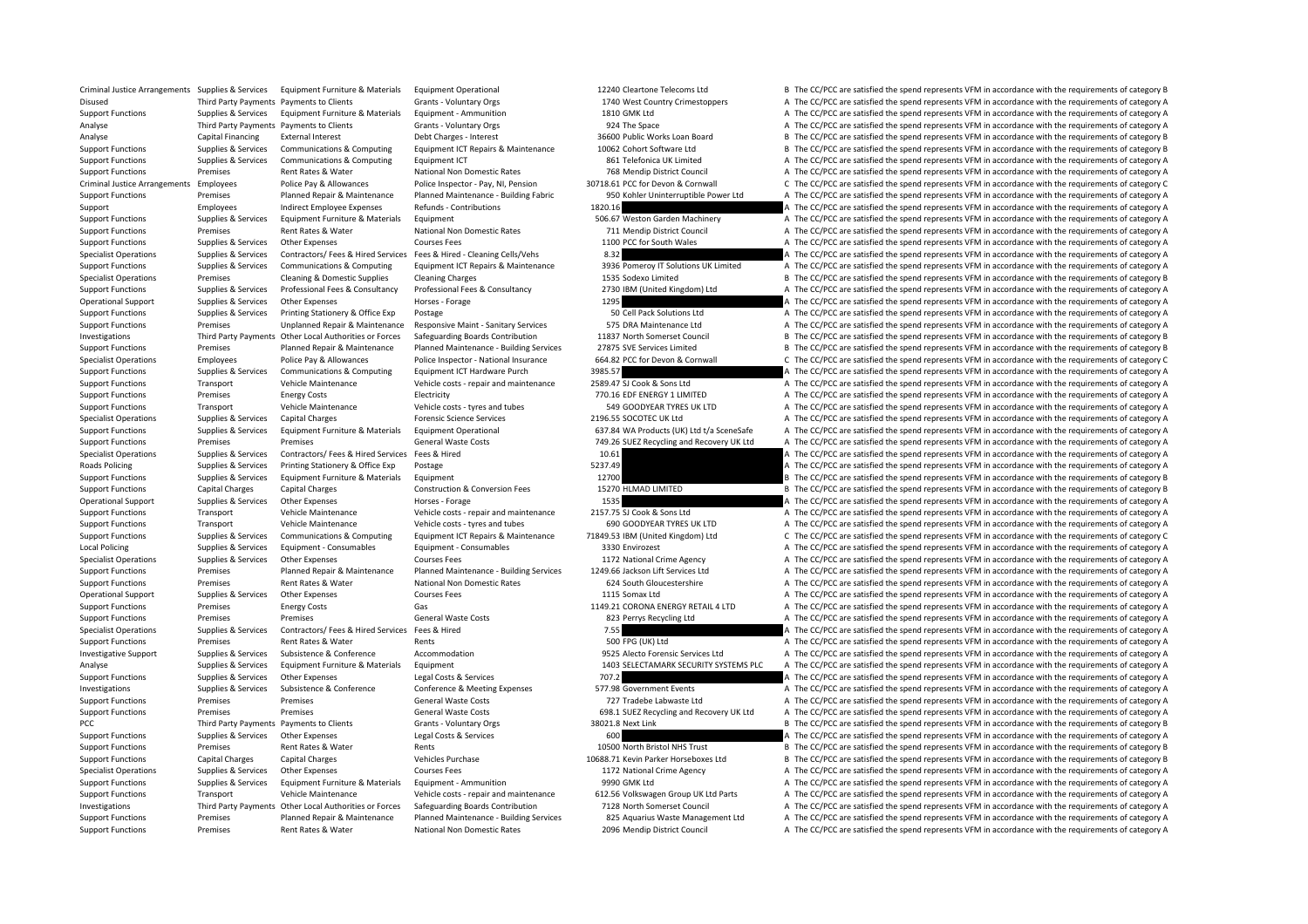Specialist Operations Supplies & Services Subsistence Subsistence Subsistence Subsistence Subsistence Subsistence Subsistence Subsistence Subsistence Subsistence Subsistence Subsistence Subsistence Subsistence Subsistence

Specialist Operations Employees Police Pay & Allowances Police PC - Pay, OT, NI, Pension 26462.16 PCC for Gloucestershire C The CC/PCC are satisfied the spend represents VFM in accordance with the requirements of category Support Functions Supplies & Services Communications & Computing Equipment ICT Software 9763.25 PHOENIX SOFTWARE LTD A The CC/PCC are satisfied the spend represents VFM in accordance with the requirements of category A Support Functions Supplies & Services Communications & Computing Equipment ICT 1331.75 BRITISH TELECOMMUNICATIONS PLC A The CC/PCC are satisfied the spend represents VFM in accordance with the requirements of category A Specialist Operations Supplies & Services Subsistence Subsistence Subsistence 45.45 PCC for Devon & Connwall C The CC/PCC are satisfied the spend represents VFM in accordance with the requirements of category C Support Functions Supplies & Services Other Expenses Legal Fees 3rd Party 10000 10000 B The CC/PCC are satisfied the spend represents VFM in accordance with the requirements of category B Shannort Functions Constructions C Support Functions Capital Charges Capital Charges Construction & Conversion Works 1000 KRF Metals Ltd A The CC/PCC are satisfied the spend represents VFM in accordance with the requirements of category A Investigative Support Supplies & Services Professional Fees & Consultancy Professional Fees & Consultancy Professional Fees & Consultancy Professional Fees & Consultancy Professional Fees & Consultancy 759 Systems Technolo Support Functions Supplies & Services Contractors/ Fees & Hired Services Fees & Hired 732.5 My Staff Shop Limited A The CC/PCC are satisfied the spend represents VFM in accordance with the requirements of category A Criminal Justice Arrangements Employees Police Pay & Allowances Police Sergeant - Pay, OT, NI, Pension, HA 55002.39 PCC for Devon & Cornwall C The CC/PCC are satisfied the spend represents VFM in accordance with the requir Support Functions Services Contractors/ Fees & Hired Services Fees & Hired Services Fees & Hired 1658.4 Walker Fire UK Ltd A The CC/PCC are satisfied the spend represents VFM in accordance with the requirements of category Investigative Support Supplies & Services Medical Fees Pathologists reports 2651 DR BN PURDUE A The CC/PCC are satisfied the spend represents VFM in accordance with the requirements of category A Support Functions Supplies & Services Equipment Furniture & Materials Equipment Repairs & Maintenance 9.2 Corporate Support HQ Imprest A The CC/PCC are satisfied the spend represents VFM in accordance with the requirements Support Functions Supplies & Services Equipment Furniture & Materials Loose Furniture 872 Gresham Office Furniture Limited A The CC/PCC are satisfied the spend represents VFM in accordance with the requirements of category Analyse Supplies & Services Equipment Furniture & Materials Equipment Services Equipment 998 SELECTAMARK SECURITY SYSTEMS PLC A The CC/PCC are satisfied the spend represents VFM in accordance with the requirements of categ Criminal Justice Arrangements Third Party Payments Contribution Contribution 2000 Aspire Fitness & Wellbeing Ltd A The CC/PCC are satisfied the spend represents VFM in accordance with the requirements of category A Support Functions Supplies & Services Contractors/ Fees & Hired Services Fees & Hired 3749.17 My Staff Shop Limited A The CC/PCC are satisfied the spend represents VFM in accordance with the requirements of category A Support Functions Premises Rent Rates & Water National Non Domestic Rates 3866 Bristol City Council A The CC/PCC are satisfied the spend represents VFM in accordance with the requirements of category A Support Functions Transport Vehicle Maintenance Vehicle costs - tyres and tubes 961.1 GOODYEAR TYRES UK LTD A The CC/PCC are satisfied the spend represents VFM in accordance with the requirements of category A Support Functions Transport Vehicle Maintenance Vehicle costs - repair and maintenance 3797.6 Clifford Thames Limited A The CC/PCC are satisfied the spend represents VFM in accordance with the requirements of category A Support Functions Premises Rent Rates & Water National Non Domestic Rates 3866 North Somerset Council A The CC/PCC are satisfied the spend represents VFM in accordance with the requirements of category A Support Functions Premises Rent Rates & Water National Non Domestic Rates 599 Bristol City Council A The CC/PCC are satisfied the spend represents VFM in accordance with the requirements of category A Investigative Support Supplies & Services Other Expenses Courses Fees Courses Fees 3215 Control‐F Ltd A The CC/PCC are satisfied the spend represents VFM in accordance with the requirements of category A Support Functions Supplies & Services Other Expenses Legal Fees 3rd Party 2900 2900 A The CC/PCC are satisfied the spend represents VFM in accordance with the requirements of category A Support Functions Transport Vehicle Maintenance Vehicle costs - repair and maintenance 719.66 SJ Cook & Sons Ltd A The CC/PCC are satisfied the spend represents VFM in accordance with the requirements of category A United Investigations Supplies & Services Other Expenses Visits & Activities 4000 Rise Mutual CIC A The CC/PCC are satisfied the spend represents VFM in accordance with the requirements of category A Support Functions Supplies & Services Other Expenses Legal Costs & Services 550 Services 550 A The CC/PCC are satisfied the spend represents VFM in accordance with the requirements of category A Criminal Justice Arrangements Supplies & Services Clothing Uniforms & Laundry Laundry & Dry Cleaning 197.21 Royal Devon and Exeter NHS Foundati A The CC/PCC are satisfied the spend represents VFM in accordance with the req Support Functions Supplies & Services Subsistence & Conference Subsistence Subsistence 445.74 PCC for Wiltshire 445.74 PCC for Willshire B The CC/PCC are satisfied the spend represents VFM in accordance with the requiremen Third Party Payments Other Local Authorities or Forces Contributions to Other Forces 533.06 PCC for Devon & Connwall A The CC/PCC are satisfied the spend represents VFM in accordance with the requirements of category A Support Functions Premises Energy Costs Electricity Electricity Electricity 541.12 EDF ENERGY 1 LIMITED A The CC/PCC are satisfied the spend represents VFM in accordance with the requirements of category A Analyse Transport Vehicle Allowances Travel fares Frame of the Stategory A The CC/PCC are satisfied the spend represents VFM in accordance with the requirements of category A Support Functions Transport Vehicle Maintenance Vehicle costs - tyres and tubes 709.26 GOODYEAR TYRES UK LTD A The CC/PCC are satisfied the spend represents VFM in accordance with the requirements of category A Support Functions Transport Vehicle Maintenance Vehicle costs - tyres and tubes 775.24 GOODYEAR TYRES UK LTD A The CC/PCC are satisfied the spend represents VFM in accordance with the requirements of category A Operational Support Supplies & Services Contractors/ Fees & Hired Services Fees & Hired Services Fees & Hired Services Fees & Hired 344 A The CC/PCC are satisfied the spend represents VFM in accordance with the requirement Support Functions Premises Energy Costs Gas Gas Gas Support ENERGY RETAIL 4 LTD A The CC/PCC are satisfied the spend represents VFM in accordance with the requirements of category A Investigative Support Support Supportes Capital Charges Forensic Science Services 7950.5 Key Forensic Services Ltd A The CC/PCC are satisfied the spend represents VFM in accordance with the requirements of category A Specialist Operations Employees Police Pay & Allowances Housing Allowance - PC 314.12 PCC for Wiltshire C The CC/PCC are satisfied the spend represents VFM in accordance with the requirements of category C Support Functions Capital Charges Capital Charges Construction & Conversion Fees 3982.5 Ridge & Partners LLP A The CC/PCC are satisfied the spend represents VFM in accordance with the requirements of category A Support Functions Transport Vehicle Maintenance Vehicle costs - repair and maintenance - 672.12 BMW (UK) Ltd A The CC/PCC are satisfied the spend represents VFM in accordance with the requirements of category A Analyse Supplies & Services Professional Fees & Consultancy Professional Fees & Consultancy S000 Olivier Mythodrama A The CC/PCC are satisfied the spend represents VFM in accordance with the requirements of category A Analyse Transport Vehicle Allowances Travel fares Travel fares 4148.16 A The CC/PCC are satisfied the spend represents VFM in accordance with the requirements of category A Investigative Support Supplies & Services Capital Charges Forensic Science Services 6345.95 Orchid Cellmark Ltd A The CC/PCC are satisfied the spend represents VFM in accordance with the requirements of category A Specialist Operations Premises Rent Rates & Water Rents Rents Rents Rent Rents A The CC/PCC are satisfied the spend represents VFM in accordance with the requirements of category A Support Functions Third Party Payments Payments to Clients Grants - Voluntary Orgs 37500 EDP Drug and Alcohol Services B The CC/PCC are satisfied the spend represents VFM in accordance with the requirements of category B Support Functions Supplies & Services Communications & Computing Equipment ICT Repairs & Maintenance 9418.13 NDI Technologies Ltd A The CC/PCC are satisfied the spend represents VFM in accordance with the requirements of c Support Functions Premises Rent Rates & Water National Non Domestic Rates 27904 Bristol City Council B The CC/PCC are satisfied the spend represents VFM in accordance with the requirements of category B Support Functions Capital Charges Capital Charges Vehicles Purchase Vehicles Purchase 3594.08 Volvo Car UK Ltd A The CC/PCC are satisfied the spend represents VFM in accordance with the requirements of category A Support Employees Indirect Employee Expenses Inter Authority Adj 1974 Reorg 13008.09 PCC for Gloucestershire B The CC/PCC are satisfied the spend represents VFM in accordance with the requirements of category B Support Functions Premises Rent Rates Rent Rates National Non Domestic Rates 2035 Somerset West and Taunton Council A The CC/PCC are satisfied the spend represents VFM in accordance with the requirements of category A Investigative Support Supplies & Services Capital Charges Forensic Science Services and Services 3614.44 Orchid Cellmark Ltd A The CC/PCC are satisfied the spend represents VFM in accordance with the requirements of catego Specialist Operations Employees Police Pay & Allowances Police Chief Inspector - Pay, NI, Pension, HA 7295.18 PCC for Wiltshire C The CC/PCC are satisfied the spend represents VFM in accordance with the requirements of cat Criminal Justice Arrangements Employees Police Pay & Allowances Police Inspector - Pay, NI, Pension 6257.87 PCC for Gloucestershire C The CC/PCC are satisfied the spend represents VFM in accordance with the requirements of Analyse Capital Financing External Interest Debt Charges - Interest Debt Charges - Interest 63000 Public Works Loan Board C The CC/PCC are satisfied the spend represents VFM in accordance with the requirements of category Support Functions Transport Vehicle Maintenance Vehicle costs - repair and maintenance 8642.74 SJ Cook & Sons Ltd A The CC/PCC are satisfied the spend represents VFM in accordance with the requirements of category A Disused Supplies & Services Printing Stationery & Office Exp Reprographics expendition accordance with the requirements of category C The CC/PCC are satisfied the spend represents VFM in accordance with the requirements of Support Functions Capital Charges Capital Charges Vehicles Purchase Vehicles Purchase 3594.08 Volvo Car UK Ltd A The CC/PCC are satisfied the spend represents VFM in accordance with the requirements of category A Operational Support Supplies & Services Contractors/ Fees & Hired Services Fees & Hired Music Hired 430 A The CC/PCC are satisfied the spend represents VFM in accordance with the requirements of category A Support Functions Supplies & Services Catering Catering Catering Catering Catering Catering Catering Catering Catering Catering Catering Catering Catering Catering Catering Catering Catering Catering Catering Catering Cate Support Functions Third Party Payments Other Local Authorities or Forces Contributions to Other Forces 14915.15 PCC for Willtshire B The CC/PCC are satisfied the spend represents VFM in accordance with the requirements of Investigations Third Party Payments Other Local Authorities or Forces Safeguarding Boards Contribution 5000 SOMERSET COUNTY COUNCIL A The CC/PCC are satisfied the spend represents VFM in accordance with the requirements of Support Functions Transport Vehicle Maintenance Vehicle costs - fuel 26909.89 Arval UK Ltd B The CC/PCC are satisfied the spend represents VFM in accordance with the requirements of category B Support Functions Capital Charges Capital Charges Vehicles Purchase 20754.96 Carco Group Ltd B The CC/PCC are satisfied the spend represents VFM in accordance with the requirements of category B Operational Support Support Support Support Of Cher Expenses Courses Fees 1115 Somax Ltd A The CC/PCC are satisfied the spend represents VFM in accordance with the requirements of category A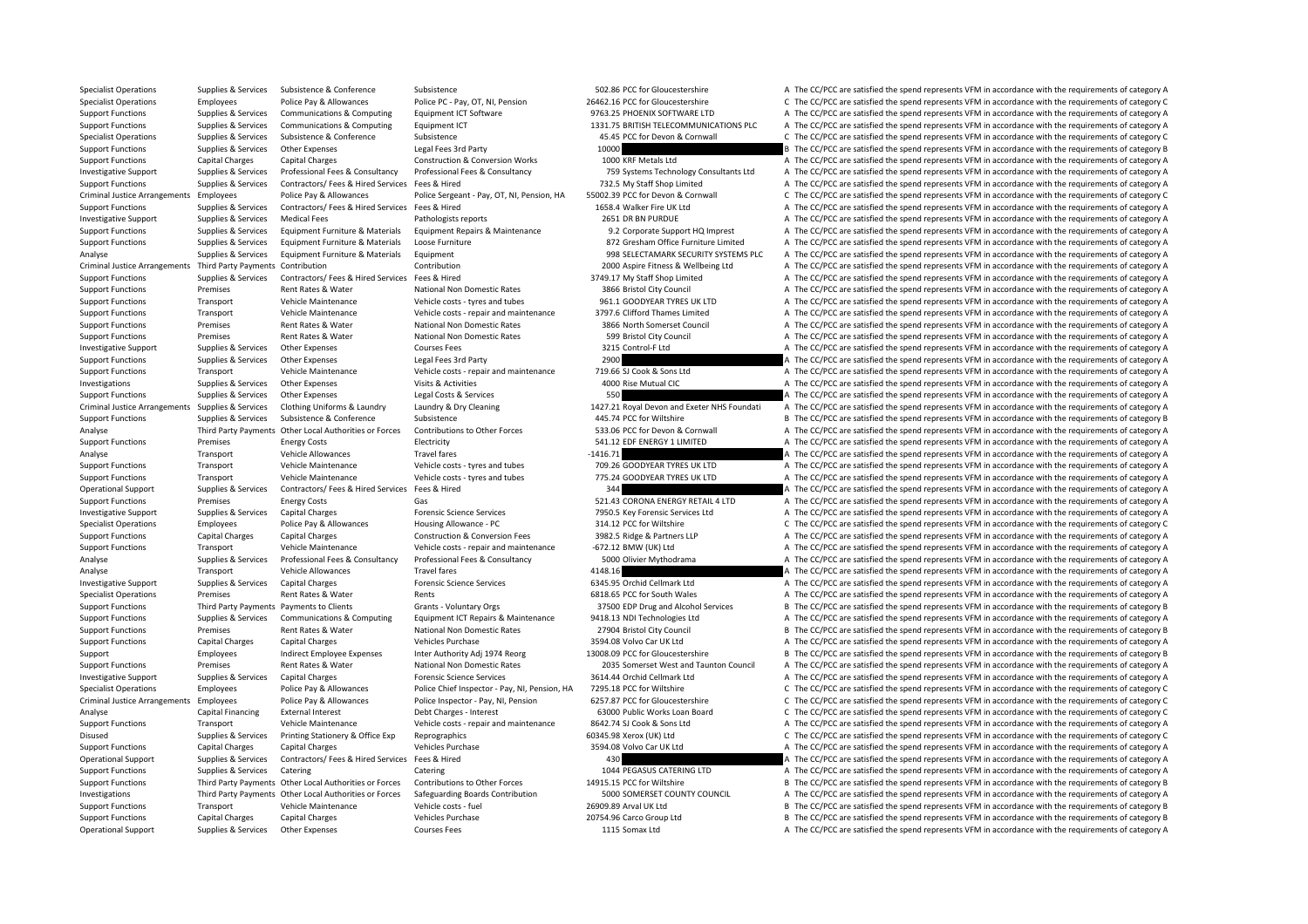Specialist Operations Premises Rent Rates Rent Rates National Non Domestic Rates 5973 North Somerset Council A The CC/PCC are satisfied the spend represents VFM in accordance with the requirements of category A

Support Functions Premises Rent Rates & Water National Non Domestic Rates 4096 Somerset West and Taunton Council A The CC/PCC are satisfied the spend represents VFM in accordance with the requirements of category A Support Functions Transport Vehicle Maintenance Vehicle costs - repair and maintenance 556.29 Snap‐on Tools Ltd A The CC/PCC are satisfied the spend represents VFM in accordance with the requirements of category A Support Functions Premises Energy Costs Electricity Electricity Electricity 2703.49 EDF ENERGY 1 LIMITED A The CC/PCC are satisfied the spend represents VFM in accordance with the requirements of category A Investigative Support Supplies & Services Professional Fees & Consultancy Professional Fees & Consultancy Professional Fees & Consultancy Professional Fees & Consultancy Professional Fees & Consultancy 780 Systems Technolo Support Functions Transport Vehicle Maintenance Vehicle costs - repair and maintenance 703.8 BMW (UK) Ltd A The CC/PCC are satisfied the spend represents VFM in accordance with the requirements of category A Analyse Employees Police Staff Pay & Allowances Police Staff ‐ Police Pension 226000 Somerset County Council Pension Fun C The CC/PCC are satisfied the spend represents VFM in accordance with the requirements of category C Support Functions Premises Unplanned Repair & Maintenance Reactive Maintenance - Building Services 606.45 Sovereign Fire & Security Ltd A The CC/PCC are satisfied the spend represents VFM in accordance with the requirement Support Functions Supplies & Services Professional Fees & Consultancy Professional Fees & Consultancy Professional Fees & Consultancy Professional Fees & Consultancy B9409.63 IBM (United Kingdom) Ltd C The CC/PCC are satis Support Functions Premises Energy Costs Gas Gas Gas Sand Density Corona ENERGY RETAIL 4 LTD A The CC/PCC are satisfied the spend represents VFM in accordance with the requirements of category A Operational Support Employees Police Pay & Allowances Police Sergeant - Pay, OT, NI, Pension 5901.55 PCC for Wiltshire C The CC/PCC are satisfied the spend represents VFM in accordance with the requirements of category C Specialist Operations Supplies & Services Capital Charges Forensic Science Services 1035.55 Key Forensic Services Ltd A The CC/PCC are satisfied the spend represents VFM in accordance with the requirements of category A Support Functions Premises Planned Repair & Maintenance Planned Maintenance - Building Services 1515.66 PHS Group Ltd A The CC/PCC are satisfied the spend represents VFM in accordance with the requirements of category A Specialist Operations Employees Police Pay & Allowances Police PC - Pay, NI 4366.61 PCC for Wiltshire A The CC/PCC are satisfied the spend represents VFM in accordance with the requirements of category A Support Functions Transport Vehicle Maintenance Vehicle costs - repair and maintenance 220 Corporate Support HQ Imprest A The CC/PCC are satisfied the spend represents VFM in accordance with the requirements of category A Specialist Operations Employees Police Staff Pay & Allowances Police Staff - Pay, OT. NL Pension 70861.91 PCC for Devon & Cornwall C. The CC/PCC are satisfied the spend represents VEM in accordance with the requirements of Operational Support Supplies & Services Other Expenses Vet Fees & Supplies Vet Fees & Supplies 4544.51 B & W Equine Group Ltd A The CC/PCC are satisfied the spend represents VFM in accordance with the requirements of categ Support Functions Premises Rent Rates & Water National Non Domestic Rates 78336 Sedgemoor District Council C The CC/PCC are satisfied the spend represents VFM in accordance with the requirements of category C Support Functions Supporters Support Support Contractors/ Fees & Hired Services Fees & Hired Services Fees & Hired Services Fees & Hired - Accreditation 620 Forensic Focus Ltd A The CC/PCC are satisfied the spend represent Support Functions Premises Rent Rates & Water National Non Domestic Rates 2944 South Gloucestershire A The CC/PCC are satisfied the spend represents VFM in accordance with the requirements of category A Support Functions Supplies & Services Capital Charges Forensic Science Services 596.7 Abbott Toxicology Ltd A The CC/PCC are satisfied the spend represents VFM in accordance with the requirements of category A Specialist Operations Employees Police Pay & Allowances Police PC - Pay, OT, NI, Pension 25520.21 PCC for Gloucestershire C The CC/PCC are satisfied the spend represents VFM in accordance with the requirements of category Support Functions Premises Energy Costs Electricity Electricity Electricity Electricity Electricity 612.12 EDF ENERGY 1 LIMITED A The CC/PCC are satisfied the spend represents VFM in accordance with the requirements of cat Specialist Operations Supplies & Services Communications & Computing Equipment ICT 68.32 68.32 A The CC/PCC are satisfied the spend represents VFM in accordance with the requirements of category A Support Functions Third Party Payments Other Local Authorities or Forces Contributions to Other Forces 15617.16 PCC for Wiltshire Burd and The CC/PCC are satisfied the spend represents VFM in accordance with the requiremen Support Functions Supplies & Services Capital Charges Forensic Science Services 596.7 Abbott Toxicology Ltd A The CC/PCC are satisfied the spend represents VFM in accordance with the requirements of category A Support Functions Supplies & Services Communications & Computing Faultoment ICT 2650 Telefonica UK Limited A The CC/PCC are satisfied the spend represents VFM in accordance with the requirements of category A Support Functions Transport Vehicle Maintenance Vehicle costs - fuel 26298.99 Arval UK Ltd B The CC/PCC are satisfied the spend represents VFM in accordance with the requirements of category B Support Functions Supplies & Services Other Expenses Courses Fees Courses Fees 784.43 College of Policing Ltd A The CC/PCC are satisfied the spend represents VFM in accordance with the requirements of category A Support Functions Transport Vehicle Maintenance Vehicle costs - fuel 11632.42 Certas Energy UK Ltd B The CC/PCC are satisfied the spend represents VFM in accordance with the requirements of category B Operational Support Supplies & Services Other Expenses Vet Fees & Supplies Vet Frees Assupplies 2042.81 Quantock Veterinary Hospital Ltd A The CC/PCC are satisfied the spend represents VFM in accordance with the requiremen Support Functions Supplies & Services Communications & Computing Equipment ICT Repairs & Maintenance 2123.45 Avoira Limited A The CC/PCC are satisfied the spend represents VFM in accordance with the requirements of categor Support Functions Supplies & Services Communications & Computing Equipment ICT Repairs & Maintenance 6029.99 INSIGHT DIRECT (UK) LTD A The CC/PCC are satisfied the spend represents VFM in accordance with the requirements o Criminal Justice Arrangements Supplies & Services Equipment - Consumables Equipment - Consumables Equipment - Consumables Equipment - Consumables Equipment - Consumables S28 WA Products (UK) Ltd t/a SceneSafe A The CC/PCC Support Functions Supplies & Services Other Expenses Legal Costs & Services 1074.3 A The CC/PCC are satisfied the spend represents VFM in accordance with the requirements of category A Criminal Justice Arrangements Supplies & Services Equipment Furniture & Materials Equipment entity and Equipment and the supplies and the Service of category C The CC/PCC are satisfied the spend represents VFM in accordanc Local Policing Supplies & Services Equipment Furniture & Materials Equipment 1095 SOLON SECURITY LTD A The CC/PCC are satisfied the spend represents VFM in accordance with the requirements of category A Support Functions Supplies & Services Contractors/ Fees & Hired Services Fees & Hired 486 PCC for Wiltshire 486 PCC for Wiltshire C The CC/PCC are satisfied the spend represents VFM in accordance with the requirements of c Support Functions Capital Charges Capital Charges Capital Charges Capital Charges Vehicles Purchase entity extends and the Support Europe NV A The CC/PCC are satisfied the spend represents VFM in accordance with the requir Support Functions Third Party Payments Other Local Authorities or Forces Contributions to Other Forces 25000 PCC for Derbyshire B The CC/PCC are satisfied the spend represents VFM in accordance with the requirements of cat Support Functions Supplies & Services Medical Fees Drugs & Medical Requisites 6.6 A The CC/PCC are satisfied the spend represents VFM in accordance with the requirements of category A Specialist Operations Employees Police Pay & Allowances Police PC - Pay, OT, NI, Pension, HA 477008.99 PCC for Devon & Cornwall C The CC/PCC are satisfied the spend represents VFM in accordance with the requirements of cat Support Functions Supplies & Services Equipment Furniture & Materials Equipment Cleaning & Materials Anterials Support Cleaning & Materials 54 WA Products (UK) Ltd t/a SceneSafe A The CC/PCC are satisfied the spend represe Support Functions Premises Rent Rates & Water National Non Domestic Rates 836 South Gloucestershire A The CC/PCC are satisfied the spend represents VFM in accordance with the requirements of category A Support Functions Transport Vehicle Maintenance Vehicle costs - repair and maintenance 521.71 Alliance Automotive T/A Mill Autoq A The CC/PCC are satisfied the spend represents VFM in accordance with the requirements of ca Support Functions Supplies & Services Equipment Furniture & Materials Equipment 625 Ultimate Hearing Protection System A The CC/PCC are satisfied the spend represents VFM in accordance with the requirements of category A Support Functions Premises Rent Rates & Water National Non Domestic Rates 508 Monmouthshire County Council A The CC/PCC are satisfied the spend represents VFM in accordance with the requirements of category A Specialist Operations Supplies & Services Other Expenses Licences & Orders Licences A Orders 574.38 Experian Ltd A The CC/PCC are satisfied the spend represents VFM in accordance with the requirements of category A Investigative Support Supplies & Services Capital Charges Forensic Science Services Forensic Science Services 5234.22 SOCOTEC UK Ltd A The CC/PCC are satisfied the spend represents VFM in accordance with the requirements o Disused Supplies & Services Professional Fees & Consultancy Professional Fees & Consultancy 2000 TLT SOLICITORS A The CC/PCC are satisfied the spend represents VFM in accordance with the requirements of category A Support Functions Premises Cleaning & Domestic Supplies Cleaning Charges 16039.21 Sodexo Limited B The CC/PCC are satisfied the spend represents VFM in accordance with the requirements of category B Support Functions Transport Vehicle Maintenance Vehicle costs - repair and maintenance 2131.93 BMW (UK) I td A The CC/PCC are satisfied the spend represents VFM in accordance with the requirements of category A Support Functions Supplies & Services Printing Stationery & Office Exp Postage 3000 Quadient UK Limited A The CC/PCC are satisfied the spend represents VFM in accordance with the requirements of category A Support Functions Transport Vehicle Maintenance Vehicle costs - repair and maintenance 559.01 Halls Electrical Ltd A The CC/PCC are satisfied the spend represents VFM in accordance with the requirements of category A Roads Policing Supplies & Services Equipment • Consumables Equipment • Consumables 2172.5 D.tec International Limited A The CC/PCC are satisfied the spend represents VFM in accordance with the requirements of category A Operational Support Supplies & Services Subsistence & Conference Subsistence 4015.42 PCC for Devon & Cornwall C The CC/PCC are satisfied the spend represents VFM in accordance with the requirements of category C Criminal Justice Arrangements Supplies & Services Clothing Uniforms & Laundry Laundry & Dry Cleaning 1992 Criminal Devon and Exeter NHS Foundati A The CC/PCC are satisfied the spend represents VFM in accordance with the re Support Functions Supplies & Services Subsistence Subsistence Subsistence Subsistence 281.09 PCC for Devon & Cornwall C The CC/PCC are satisfied the spend represents VFM in accordance with the requirements of category C Support Functions Premises Rent Rates & Water National Non Domestic Rates 11264 Somerset West and Taunton Council B The CC/PCC are satisfied the spend represents VFM in accordance with the requirements of category B Support Functions Transport Vehicle Maintenance Vehicle costs - tyres and tubes 1192.58 GOODYEAR TYRES UK LTD A The CC/PCC are satisfied the spend represents VFM in accordance with the requirements of category A Local Policing Third Party Payments Contribution 12749.19 TREBLE 5 TREBLE 5 TREBLE 5 TREBLE 1 LTD B The CC/PCC are satisfied the spend represents VFM in accordance with the requirements of category B Specialist Operations Employees Police Pay & Allowances Police Sergeant - Pay, OT, NI, Pension 122361.35 PCC for Devon & Cornwall C The CC/PCC are satisfied the spend represents VFM in accordance with the requirements of c Support Functions Supplies & Services Printing Stationery & Office Exp Postage 787 787 787 A The CC/PCC are satisfied the spend represents VFM in accordance with the requirements of category A Support Functions Capital Charges Capital Charges Vehicles Purchase 1497.1 Trek Bicycle Corporation Ltd A The CC/PCC are satisfied the spend represents VFM in accordance with the requirements of category A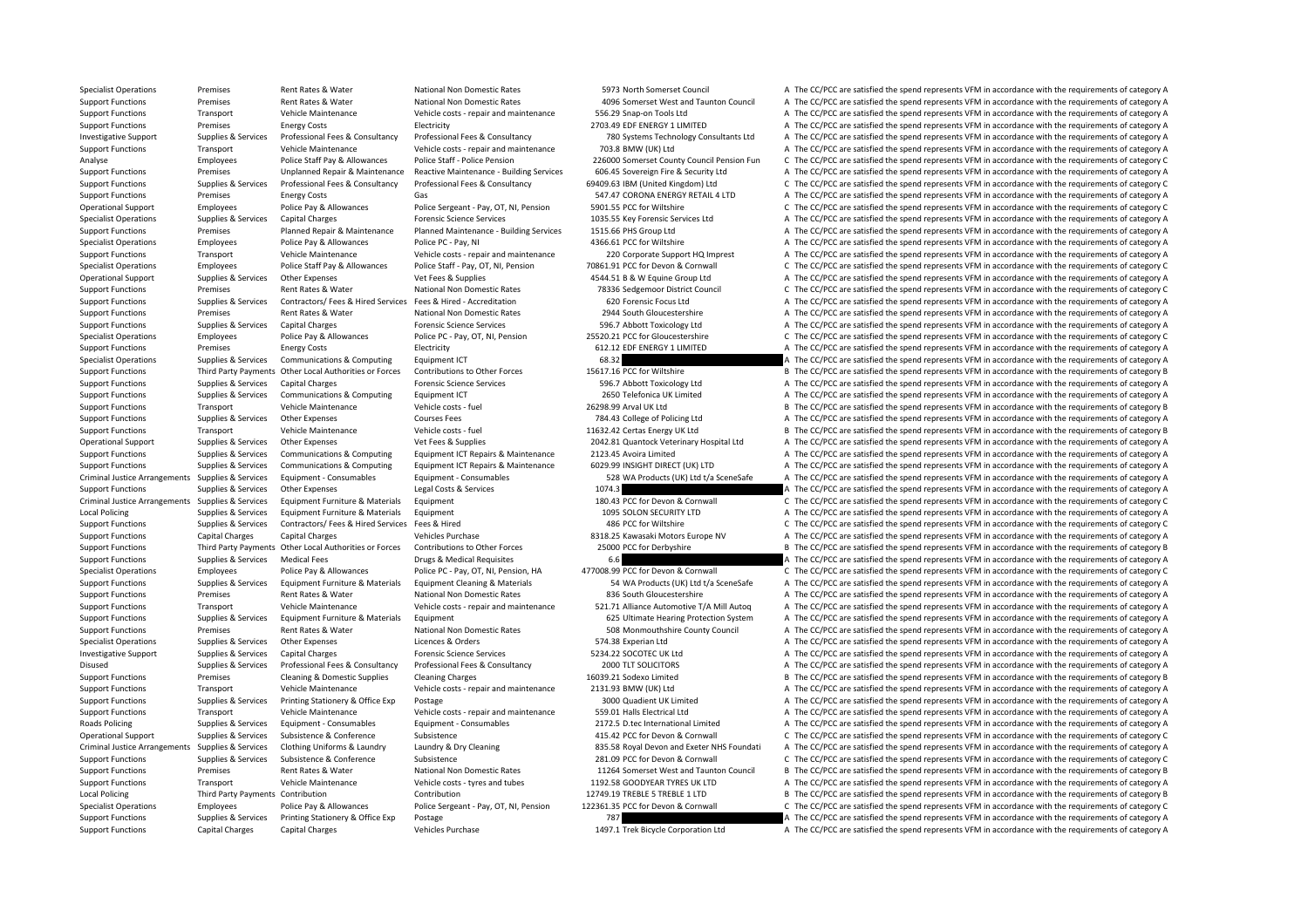Investigative Support Support Supportes Capital Charges Forensic Science Services 1264.4 Orchid Cellmark Ltd A The CC/PCC are satisfied the spend represents VFM in accordance with the requirements of category A PCC Third Party Payments Payments to Clients Grants - Voluntary Orgs 4425 SOMERSET COUNTY COUNCIL A The CC/PCC are satisfied the spend represents VFM in accordance with the requirements of category A Support Functions Premises Planned Repair & Maintenance Planned Maintenance - Building Services 2924.25 Sovereign Fire & Security Ltd A The CC/PCC are satisfied the spend represents VFM in accordance with the requirements Support Functions Premises Planned Repair & Maintenance Planned Maint - Ext Wall Window or Door 964.9 DRA Maintenance Ltd A The CC/PCC are satisfied the spend represents VFM in accordance with the requirements of category Support Functions Premises Unplanned Repair & Maintenance Responsive Maint - Redecorations 675 THE PAINTING & DECORATING COLITD A The CC/PCC are satisfied the spend represents VEM in accordance with the requirements of cat Support Functions Transport Vehicle Maintenance Vehicle costs - repair and maintenance 899.9 Avon Fire & Rescue A The CC/PCC are satisfied the spend represents VFM in accordance with the requirements of category A Analyse Third Party Payments Payments Clients Grants - Voluntary Orgs 6000 Grassroot Communities CIC A The CC/PCC are satisfied the spend represents VFM in accordance with the requirements of category A Local Policing Supplies & Services Clothing Uniforms & Laundry Clothing & Uniforms - Issues 957 Citron Hygiene UK Limited A The CC/PCC are satisfied the spend represents VFM in accordance with the requirements of category Specialist Operations Premises Planned Repair & Maintenance Servicing - Lifts 49.83 Jackson Lift Services Ltd A The CC/PCC are satisfied the spend represents VFM in accordance with the requirements of category A Investigative Support Supplies & Services Capital Charges Forensic Science Services To 7119.75 Key Forensic Services Ltd A The CC/PCC are satisfied the spend represents VFM in accordance with the requirements of category A Support Functions Premises Rent Rates & Water Water Charges/Sewerages 513.87 Water2Business A The CC/PCC are satisfied the spend represents VFM in accordance with the requirements of category A Support Functions Supplies & Services Insurance Insurance Insurance General and a Service Insurance Support of category A The CC/PCC are satisfied the spend represents VFM in accordance with the requirements of category A Support Functions Supplies & Services Other Expenses Legal Costs & Services 950 950 A The CC/PCC are satisfied the spend represents VFM in accordance with the requirements of category A Support Functions Transport Vehicle Maintenance Vehicle costs - repair and maintenance 1512.52 SJ Cook & Sons Ltd A The CC/PCC are satisfied the spend represents VFM in accordance with the requirements of category A Roads Policing Supplies & Services Printing Stationery & Office Exp Postage 1998 a The CC/PCC are satisfied the spend represents VFM in accordance with the requirements of category A Specialist Operations Capital Charges Capital Charges ICT Equipment Purchase 402833.47 Softcat Limited C The CC/PCC are satisfied the spend represents VFM in accordance with the requirements of category C Investigations Supplies & Services Professional Fees & Consultancy Professional Fees & Consultancy 818.48 A The CC/PCC are satisfied the spend represents VFM in accordance with the requirements of category A Criminal Justice Arrangements Supplies & Services Subsistence & Conference Conference & Meeting Expenses 2268 WESSEX RESERVE FORCES & CADET ASSOC A The CC/PCC are satisfied the spend represents VFM in accordance with the r Specialist Operations Employees Police Pay & Allowances Police PC - Pay, NI, Pension 4960.65 PCC for Wiltshire A The CC/PCC are satisfied the spend represents VFM in accordance with the requirements of category A Support Functions Premises Unplanned Repair & Maintenance Reactive Maintenance - Building Services 3862 Avon Armour Limited A The CC/PCC are satisfied the spend represents VFM in accordance with the requirements of categor Criminal Justice Arrangements Supplies & Services Medical Fees Doctors - call out fees 12932 G4S Health Services (UK) Ltd B The CC/PCC are satisfied the spend represents VFM in accordance with the requirements of category Support Functions Supplies & Services Clothing Uniforms & Laundry Clothing & Uniforms - Issues 1098 Viking Arms Ltd A The CC/PCC are satisfied the spend represents VFM in accordance with the requirements of category A Support Functions Transport Vehicle Maintenance Vehicle costs - repair and maintenance 1009.13 Bristol Batteries Ltd A The CC/PCC are satisfied the spend represents VFM in accordance with the requirements of category A Specialist Operations Supplies & Services Communications & Computing Equipment ICT 756.09 Specialist Computer Centres A The CC/PCC are satisfied the spend represents VFM in accordance with the requirements of category A Support Functions Premises Rent Rates & Water Hire of Accommodation Hire of Accommodation 8995 SVE Services Limited A The CC/PCC are satisfied the spend represents VFM in accordance with the requirements of category A Support Functions Transport Vehicle Maintenance Vehicle costs - tyres and tubes 1430 GOODYEAR TYRES UK LTD A The CC/PCC are satisfied the spend represents VFM in accordance with the requirements of category A Criminal Justice Arrangements Supplies & Services Capital Charges Forensic Science Services 92.3 Orchid Cellmark Ltd A The CC/PCC are satisfied the spend represents VFM in accordance with the requirements of category A Support Functions Employees Police Pay & Allowances Police PC - Pay, NI, Pension, HA 5219.47 PCC for Wiltshire C The CC/PCC are satisfied the spend represents VFM in accordance with the requirements of category C Specialist Operations Supplies & Services Other Expenses Courses Fees 803 GMCA - GMP A The CC/PCC are satisfied the spend represents VFM in accordance with the requirements of category A Specialist Operations Premises Planned Repair & Maintenance Planned Maintenance - Building Services 49.83 Jackson Lift Services Ltd A The CC/PCC are satisfied the spend represents VFM in accordance with the requirements of Support Functions Premises Rent Rates & Water National Non Domestic Rates 7219 Bristol City Council A The CC/PCC are satisfied the spend represents VFM in accordance with the requirements of category A Support Functions Premises Planned Repair & Maintenance Planned Maintenance - Building Fabric 3135.04 Kohler Uninterruptible Power Ltd A The CC/PCC are satisfied the spend represents VFM in accordance with the requirements Support Functions Premises Unplanned Repair & Maintenance Responsive Maint - Gas or Oil Sys Repairs 1747.62 AMP Biomass Fuel T/A AMP A The CC/PCC are satisfied the spend represents VFM in accordance with the requirements o Support Functions Supplies & Services Printing Stationery & Office Exp Reprographics Reprographics 3.48 PCC for Gloucestershire C The CC/PCC are satisfied the spend represents VFM in accordance with the requirements of cat Support Functions Premises Rent Rates & Water National Non Domestic Rates 46592 Bath & North East Somerset B The CC/PCC are satisfied the spend represents VFM in accordance with the requirements of category B Operational Support Supplies & Services Other Expenses Horses - Farrier Costs 570 Paul Horner Farrier A The CC/PCC are satisfied the spend represents VFM in accordance with the requirements of category A Support Functions Transport Vehicle Maintenance Vehicle costs - tyres and tubes 500.5 GOODYEAR TYRES UK LTD A The CC/PCC are satisfied the spend represents VFM in accordance with the requirements of category A Support Functions Premises Rent Rates & Water Water Water Charges/Sewerages 896.53 Water2Business A The CC/PCC are satisfied the spend represents VFM in accordance with the requirements of category A Support Functions Premises Energy Costs Gas 760.05 CORONA ENERGY RETAIL 4 LTD A The CC/PCC are satisfied the spend represents VFM in accordance with the requirements of category A Specialist Operations Supplies & Services Subsistence & Conference Accommodation 4 A The CC/PCC are satisfied the spend represents VFM in accordance with the requirements of category A Specialist Operations Supplies & Services Subsistence & Conference Subsistence Subsistence 1315.79 PCC for Devon & Cornwall C The CC/PCC are satisfied the spend represents VFM in accordance with the requirements of categor Criminal Justice Arrangements Supplies & Services Equipment - Consumables Equipment - Consumables Equipment - Consumables Equipment - Consumables Factory and the Service of category A The CC/PCC are satisfied the spend rep Specialist Operations Employees Police Pay & Allowances Police Inspector - Pay, NI, Pension 67670.07 PCC for Devon & Cornwall C The CC/PCC are satisfied the spend represents VFM in accordance with the requirements of categ Specialist Operations Supplies & Services Equipment Furniture & Materials Loose Furniture and Equipment Services 1410 BOF Group Ltd A The CC/PCC are satisfied the spend represents VFM in accordance with the requirements of Support Functions Supplies & Services Capital Charges Forensic Science Services Forensic Science Services 530.4 Abbott Toxicology Ltd A The CC/PCC are satisfied the spend represents VFM in accordance with the requirements Criminal Justice Arrangements Supplies & Services Other Expenses Remand costs Remand costs 892.06 Bidfood A The CC/PCC are satisfied the spend represents VFM in accordance with the requirements of category A Support Functions Supplies & Services Printing Stationery & Office Exp Postage Printing Stationery & Office Exp Postage 2250 PURCHASE POWER A The CC/PCC are satisfied the spend represents VFM in accordance with the require Analyse Capital Financing External Interest Debt Charges - Interest Debt Charges - Interest 64750 Public Works Loan Board C The CC/PCC are satisfied the spend represents VFM in accordance with the requirements of category Operational Support Supplies & Services Other Expenses Dogs - Kennel Purchase & Maint 1296.5 The Pet Studio A The CC/PCC are satisfied the spend represents VFM in accordance with the requirements of category A Specialist Operations Employees Police Overtime Police PC – OT & Rest Day 3079.91 PCC for Gloucestershire A The CC/PCC are satisfied the spend represents VFM in accordance with the requirements of category A Support Functions Supplies & Services Equipment Furniture & Materials Equipment - Ammunition 4587 Law Enforcement International Ltd A The CC/PCC are satisfied the spend represents VFM in accordance with the requirements of Support Functions Transport Vehicle Maintenance Vehicle costs - tyres and tubes 809 GOODYEAR TYRES UK LTD A The CC/PCC are satisfied the spend represents VFM in accordance with the requirements of category A Support Functions Employees Police Staff Pay & Allowances Police Staff - Pay, NI, Pension 13981.62 PCC for Wiltshire C The CC/PCC are satisfied the spend represents VFM in accordance with the requirements of category C Support Functions Transport Vehicle Maintenance Vehicle costs - repair and maintenance 1767.45 Avon Fire & Rescue A The CC/PCC are satisfied the spend represents VFM in accordance with the requirements of category A Support Functions Supplies & Services Communications & Computing Equipment ICT Repairs & Maintenance 71849.53 IBM (United Kingdom) Ltd C The CC/PCC are satisfied the spend represents VFM in accordance with the requirements PCC Third Party Payments Payments to Clients Grants - Voluntary Orgs 13750 North Somerset Council B The CC/PCC are satisfied the spend represents VFM in accordance with the requirements of category B Support Functions Capital Charges Capital Charges Vehicles Purchase 20754.96 Carco Group Ltd B The CC/PCC are satisfied the spend represents VFM in accordance with the requirements of category B Specialist Operations Employees Police Pay & Allowances Police Chief Inspector - Pay, NI. Pension 7227.31 PCC for Gloucestershire C The CC/PCC are satisfied the spend represents VFM in accordance with the requirements of c Support Functions Supplies & Services Equipment Furniture & Materials Equipment 2089.12 Whitby & Co (UK) Ltd A The CC/PCC are satisfied the spend represents VFM in accordance with the requirements of category A Support Functions Capital Charges Capital Charges Vehicle Conversions Vehicle Conversions 2134.32 Volvo Car UK Ltd A The CC/PCC are satisfied the spend represents VFM in accordance with the requirements of category A Specialist Operations Employees Police Overtime Police PC - Overtime Police PC - Overtime 15543.96 PCC for Gloucestershire B The CC/PCC are satisfied the spend represents VFM in accordance with the requirements of category Analyse Employees Police Staff Pay & Allowances Staffing Agency 7629.44 Matrix SCM Ltd A The CC/PCC are satisfied the spend represents VFM in accordance with the requirements of category A Support Functions Supplies & Services Other Expenses Courses Fees 2500 Dave Marshall Consultancy Ltd A The CC/PCC are satisfied the spend represents VFM in accordance with the requirements of category A Investigative Support Support Supportes Capital Charges Forensic Science Services 4146.35 Orchid Cellmark Ltd A The CC/PCC are satisfied the spend represents VFM in accordance with the requirements of category A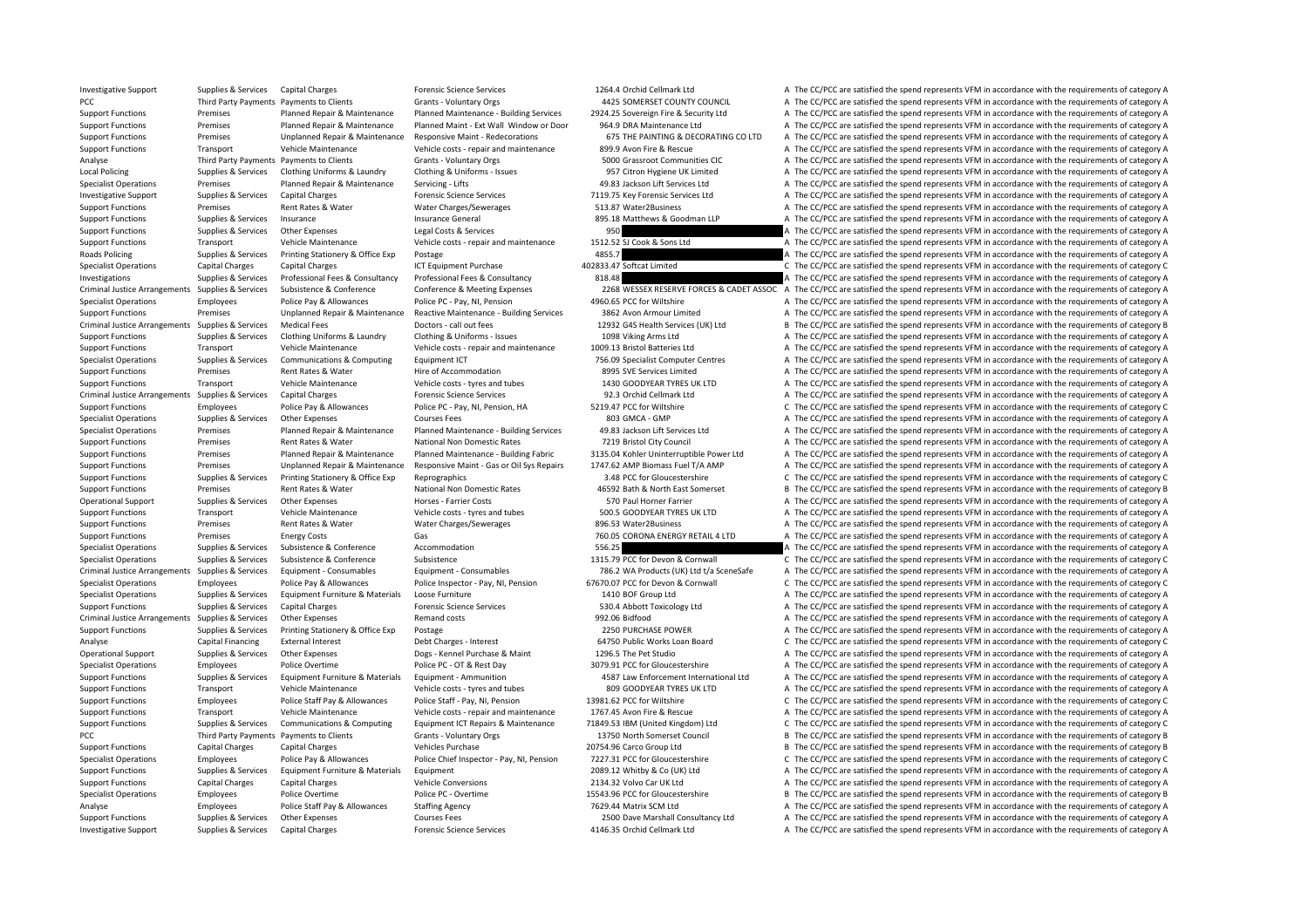Support Functions Premises Planned Repair & Maintenance Planned Maintenance - Building Services 825 Aquarius Waste Management I td A The CC/PCC are satisfied the spend represents VFM in accordance with the requirements of Support Functions Employees Police Staff Pay & Allowances Police Staff - Pay, OT, Ni, Pension 145419.91 PCC for Devon & Cornwall C The CC/PCC are satisfied the spend represents VFM in accordance with the requirements of ca Specialist Operations Employees Police Staff Pay & Allowances Police Staff - Basic Pay 10311.86 PCC for South Wales B The CC/PCC are satisfied the spend represents VFM in accordance with the requirements of category B Operational Support Third Party Payments Other Local Authorities or Forces Contributions to Other Forces 9678 PCC for Devon & Cornwall A The CC/PCC are satisfied the spend represents VFM in accordance with the requirements Support Functions Capital Charges Capital Charges Other Plant & Equipment 1971.92 Municipal Security Ltd A The CC/PCC are satisfied the spend represents VFM in accordance with the requirements of category A Support Functions Supplies & Services Capital Charges Forensic Science Services 1259.7 Abbott Toxicology Ltd A The CC/PCC are satisfied the spend represents VFM in accordance with the requirements of category A Investigative Support Supplies & Services Capital Charges Forensic Science Services Forensic Science Services 777.2 Orchid Cellmark Ltd A The CC/PCC are satisfied the spend represents VFM in accordance with the requirement Support Functions Supplies & Services Professional Fees & Consultancy Professional Fees & Consultancy Professional Fees & Consultancy Professional Fees & Consultancy 2007.75 Hartnell Taylor Cook LLP A The CC/PCC are satisf Specialist Operations Employees Police Pay & Allowances Police PC - Pay, NI, Pension, Bank Hol & 10% 6118.81 PCC for Gloucestershire A The CC/PCC are satisfied the spend represents VFM in accordance with the requirements o Support Functions Supplies & Services Communications & Computing Equipment ICT 983.61 Telefonica UK Ltd A The CC/PCC are satisfied the spend represents VFM in accordance with the requirements of category A Analyse Supplies & Services Other Expenses Publicity & Promotions 500 West Country Crimestoppers A The CC/PCC are satisfied the spend represents VFM in accordance with the requirements of category A Support Functions Premises Energy Costs Electricity Electricity 2811.85 EDF ENERGY 1 LIMITED A The CC/PCC are satisfied the spend represents VFM in accordance with the requirements of category A Support Functions Premises Unplanned Repair & Maintenance Responsive Maint – Drainage 1994 DRA Maintenance Ltd A The CC/PCC are satisfied the spend represents VFM in accordance with the requirements of category A Support Functions Supplies & Services Equipment Furniture & Materials Equipment 518.4 Dick's Climbing Bristol A The CC/PCC are satisfied the spend represents VFM in accordance with the requirements of category A Operational Support Transport Vehicle Allowances Travel fares Travel fares 383.85 PCC for Devon & Cornwall C The CC/PCC are satisfied the spend represents VFM in accordance with the requirements of category C Support Functions Support Support Communications & Communications & Communications Communications Communications Communications Communications C The CC/PCC are satisfied the spend represents VFM in accordance with the requ Support Functions Premises Energy Costs Electricity Electricity and Electricity 12802.79 EDF ENERGY 1 LIMITED B The CC/PCC are satisfied the spend represents VFM in accordance with the requirements of category B Support Functions Capital Charges Capital Charges Vehicle Conversions 8021.3 Halls Electrical Ltd A The CC/PCC are satisfied the spend represents VFM in accordance with the requirements of category A Specialist Operations Employees Police Pay & Allowances Police Inspector - Pay, NI, Pension 6801.52 PCC for Wiltshire C The CC/PCC are satisfied the spend represents VFM in accordance with the requirements of category C Support Functions Premises Rent Rates & Water Water Charges/Sewerages 1368.8 Water2Business A The CC/PCC are satisfied the spend represents VFM in accordance with the requirements of category A Specialist Operations Supplies & Services Other Expenses Courses Fees 6281 College of Policing Ltd A The CC/PCC are satisfied the spend represents VFM in accordance with the requirements of category A Support Functions Supplies & Services Communications & Computing Equipment ICT Repairs & Maintenance 1086.99 INSIGHT DIRECT (UK) LTD A The CC/PCC are satisfied the spend represents VFM in accordance with the requirements o Support Functions Supplies & Services Other Expenses Courses Fees Courses Fees 1129.56 College of Policing Ltd A The CC/PCC are satisfied the spend represents VFM in accordance with the requirements of category A Criminal Justice Arrangements Supplies & Services Other Expenses Remand costs Remand costs 2812.87 First West of England Ltd A The CC/PCC are satisfied the spend represents VFM in accordance with the requirements of catego Support Functions Premises Rent Rates & Water National Non Domestic Rates 47104 South Gloucestershire B The CC/PCC are satisfied the spend represents VFM in accordance with the requirements of category B Support Functions Premises Premises General Waste Costs 526.07 SUEZ Recycling and Recovery UK Ltd A The CC/PCC are satisfied the spend represents VFM in accordance with the requirements of category A Support Functions Premises Rent Rates Rent Rates National Non Domestic Rates 636 South Somerset District Council A The CC/PCC are satisfied the spend represents VFM in accordance with the requirements of category A Specialist Operations Supplies & Services Equipment Furniture & Materials Equipment 653.59 Mobile Fun Ltd A The CC/PCC are satisfied the spend represents VFM in accordance with the requirements of category A Support Functions Premises Unplanned Repair & Maintenance Reactive Maintenance - Building Services 764.75 Sovereign Fire & Security Ltd A The CC/PCC are satisfied the spend represents VFM in accordance with the requirement Support Functions Supplies & Services Communications & Computing Equipment ICT Software 54349.65 boxxe Limited C The CC/PCC are satisfied the spend represents VFM in accordance with the requirements of category C Roads Policing Supplies & Services Printing Stationery & Office Exp Postage 4614.14 4 A The CC/PCC are satisfied the spend represents VFM in accordance with the requirements of category A Analyse Supplies & Services Other Expenses Courses Fees Courses Fees 3830 College of Policing Ltd A The CC/PCC are satisfied the spend represents VFM in accordance with the requirements of category A Support Functions Supplies & Services Other Expenses Legal Fees 3rd Party 8425.2 8425.2 A The CC/PCC are satisfied the spend represents VFM in accordance with the requirements of category A Support Functions Supplies & Services Other Expenses Courses Fees 2800 COMMON PURPOSE UK A The CC/PCC are satisfied the spend represents VFM in accordance with the requirements of category A Support Functions Supplies & Services Communications & Computing Equipment ICT Repairs & Maintenance 23064 PHOENIX SOFTWARE LTD B The CC/PCC are satisfied the spend represents VFM in accordance with the requirements of cat Support Functions Transport Vehicle Maintenance Vehicle costs - tyres and tubes 1346 GOODYEAR TYRES UK LTD A The CC/PCC are satisfied the spend represents VFM in accordance with the requirements of category A PCC Supplies & Services Professional Fees & Consultancy Professional Fees & Consultancy 2842.5 Barnett Waddingham LLP A The CC/PCC are satisfied the spend represents VFM in accordance with the requirements of category A Specialist Operations Third Party Payments Other Agencies Forensic Science Services 1395.29 PCC for Devon & Cornwall C The CC/PCC are satisfied the spend represents VFM in accordance with the requirements of category C Support Functions Transport Vehicle Allowances Vehicle mileage allowance 366.8 PCC for Wiltshire B The CC/PCC are satisfied the spend represents VFM in accordance with the requirements of category B PCC Third Party Payments Payments to Clients Grants - Voluntary Orgs 21244.34 Swan Advocacy Network B The CC/PCC are satisfied the spend represents VFM in accordance with the requirements of category B Criminal Justice Arrangements Supplies & Services Capital Charges Forensic Science Services 725.4 Orchid Cellmark Ltd A The CC/PCC are satisfied the spend represents VFM in accordance with the requirements of category A Support Functions Supplies & Services Equipment Furniture & Materials Equipment **Function** Equipment 740 CJP Property Maintenance A The CC/PCC are satisfied the spend represents VFM in accordance with the requirements of c PCC Third Party Payments Payments to Clients Grants - Voluntary Orgs 37147.25 Barnardos B The CC/PCC are satisfied the spend represents VFM in accordance with the requirements of category B Support Functions Premises Planned Repair & Maintenance Planned Maintenance - Building Fabric 8890 Romac Building Contractors Ltd A The CC/PCC are satisfied the spend represents VFM in accordance with the requirements of c Support Functions Transport Vehicle Maintenance Vehicle costs - repair and maintenance 1048.89 WALLEN ANTENNAE LTD A The CC/PCC are satisfied the spend represents VFM in accordance with the requirements of category A Local Policing Premises Cleaning & Domestic Supplies Cleaning Charges Cleaning Charges 2953.24 Sodexo Limited A The CC/PCC are satisfied the spend represents VFM in accordance with the requirements of category A Reads Poli Roads Policing Supplies & Services Printing Stationery & Office Exp Postage Printing Stationery & Office Exp Postage 3834.32 A The CC/PCC are satisfied the spend represents VFM in accordance with the requirements of catego Support Functions Premises Rent Rates & Water National Non Domestic Rates 7782 Bristol City Council A The CC/PCC are satisfied the spend represents VFM in accordance with the requirements of category A Operational Support Supplies & Services Clothing Uniforms & Laundry Clothing & Uniforms - Issues 767.36 Citron Hygiene UK Limited A The CC/PCC are satisfied the spend represents VFM in accordance with the requirements of c Support Functions Premises Rent Rates & Water National Non Domestic Rates 873 North Somerset Council A The CC/PCC are satisfied the spend represents VFM in accordance with the requirements of category A Investigative Support Supplies & Services Capital Charges Forensic Science Services 5432.54 Key Forensic Services Ltd A The CC/PCC are satisfied the spend represents VFM in accordance with the requirements of category A Investigations Supplies & Services Professional Fees & Consultancy Professional Fees & Consultancy Professional Fees & Consultancy Professional Fees & Consultancy Ball Consultancy (Ball College and The CC/PCC are satisfied Roads Policing Premises Rent Rates & Water National Non Domestic Rates 3174 North Somerset Council A The CC/PCC are satisfied the spend represents VFM in accordance with the requirements of category A Support Functions Supplies & Services Professional Fees & Consultancy Professional Fees & Consultancy Professional Fees & Consultancy excountancy consultancy Consultancy Ltd A The CC/PCC are satisfied the spend represents Investigative Support Supplies & Services Other Expenses Courses Fees Same Support Support Courses Fees Services Support Courses Fees Services Support of the spend represents VFM in accordance with the requirements of cate Support Functions Transport Vehicle Maintenance Vehicle costs - tyres and tubes 924 GOODYEAR TYRES UK LTD A The CC/PCC are satisfied the spend represents VFM in accordance with the requirements of category A Support Functions Premises Unplanned Repair & Maintenance Reactive Maintenance - Building Fabric 1070 DRA Maintenance Ltd A The CC/PCC are satisfied the spend represents VFM in accordance with the requirements of category Support Functions Supplies & Services Communications & Computing Equipment ICT Hardware Purch 930 Datel Services Ltd A The CC/PCC are satisfied the spend represents VFM in accordance with the requirements of category A Support Functions Premises Energy Costs Electricity Electricity and the Support of Costs Electricity and The CC/PCC are satisfied the spend represents VFM in accordance with the requirements of category A Support Functions Premises Rent Rates & Water Landlords Service Charge 3750 Avon Fire & Rescue A The CC/PCC are satisfied the spend represents VFM in accordance with the requirements of category A Support Functions Premises Planned Repair & Maintenance Planned Maintenance - Building Services 595 SVE Services Limited A The CC/PCC are satisfied the spend represents VFM in accordance with the requirements of category A Specialist Operations Employees Police Pay & Allowances Police Chief Inspector - Pay, NI, Pension, HA 7529.86 PCC for Gloucestershire A The CC/PCC are satisfied the spend represents VFM in accordance with the requirements Support Functions Supplies & Services Contractors/ Fees & Hired Services Fees & Hired Services Fees & Hired 541.67 My Staff Shop Limited A The CC/PCC are satisfied the spend represents VFM in accordance with the requiremen Support Functions Premises Energy Costs Electricity Electricity 3076.28 EDF ENERGY 1 LIMITED A The CC/PCC are satisfied the spend represents VFM in accordance with the requirements of category A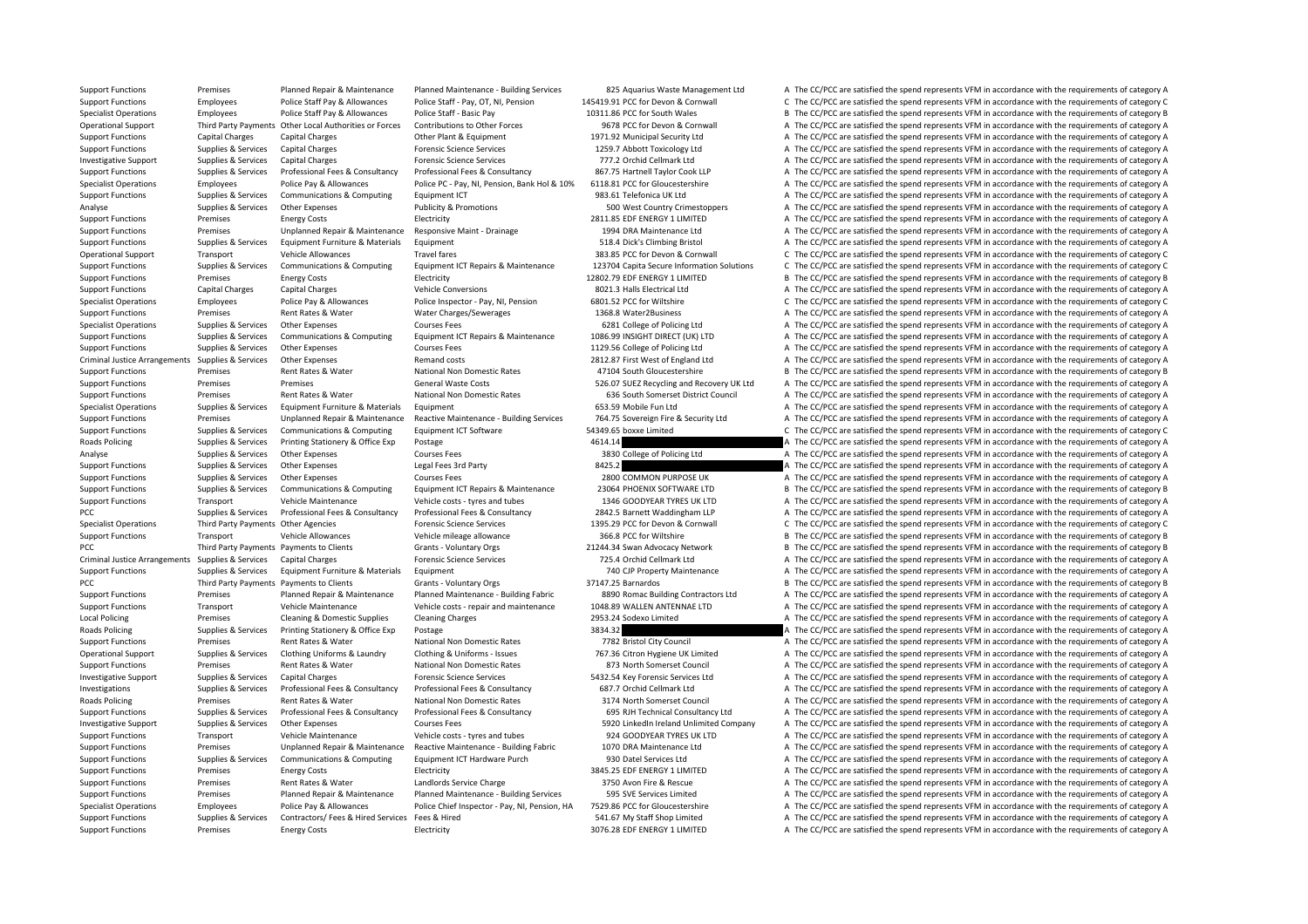Support Functions Supplies & Services Contractors/ Fees & Hired Services Fees & Hired 2129.4 Walker Fire UK Ltd A The CC/PCC are satisfied the spend represents VFM in accordance with the requirements of category A

Operational Support Employees Police Pay & Allowances Police PC - Pay, OT, NI, Pension 5308.42 PCC for Wiltshire C The CC/PCC are satisfied the spend represents VFM in accordance with the requirements of category C Support Functions Supplies & Services Printing Stationery & Office Exp Advertising (not recruitment) 1593.75 Hays Specialist Recruitment Ltd A The CC/PCC are satisfied the spend represents VFM in accordance with the requir Operational Support Supplies & Services Other Expenses Courses Fees Courses Fees 1115 Somax Ltd A The CC/PCC are satisfied the spend represents VFM in accordance with the requirements of category A Support Functions Supplies & Services Communications & Computing Faultoment ICT 1584 Telefonica UK Limited A The CC/PCC are satisfied the spend represents VFM in accordance with the requirements of category A Support Functions Premises Energy Costs Gas Gas Gas And the Support Premises Coronal ENERGY RETAIL 4 LTD A The CC/PCC are satisfied the spend represents VFM in accordance with the requirements of category A Support Functions Premises Unplanned Repair & Maintenance Responsive Maint - Ext Works 1386 STO Vantage Limited A The CC/PCC are satisfied the spend represents VFM in accordance with the requirements of category A The CC/P Support Functions Supplies & Services Capital Charges Forensic Science Services 795.6 Abbott Toxicology Ltd A The CC/PCC are satisfied the spend represents VFM in accordance with the requirements of category A Support Functions Supplies & Services Contractors/ Fees & Hired Services Fees & Hired 1832.5 My Staff Shop Limited A The CC/PCC are satisfied the spend represents VFM in accordance with the requirements of category A Specialist Operations Transport Vehicle Maintenance Vehicle costs - repair and maintenance 31.66 A The CC/PCC are satisfied the spend represents VFM in accordance with the requirements of category A Support Functions Premises Rent Rates & Water Water Charges/Sewerages 4447.08 Water2Business A The CC/PCC are satisfied the spend represents VFM in accordance with the requirements of category A Investigative Support Supplies & Services Medical Fees Pathologists reports Pathologists reports 2704 Dr A J Jeffery A The CC/PCC are satisfied the spend represents VFM in accordance with the requirements of category A Dea Supplies & Services Foujoment Furniture & Materials Foujoment examples are a serve and the CC/PCC are satisfied the spend represents VFM in accordance with the requirements of category A Support Functions Premises Rent Rates & Water Water Charges/Sewerages 1836.67 Water2Business A The CC/PCC are satisfied the spend represents VFM in accordance with the requirements of category A Support Functions Transport Vehicle Maintenance Vehicle costs - repair and maintenance 2958 Calibration & Consultancy Services A The CC/PCC are satisfied the spend represents VFM in accordance with the requirements of cate Specialist Operations Premises Energy Costs Electricity Electricity S286.69 EDF ENERGY 1 LIMITED A The CC/PCC are satisfied the spend represents VFM in accordance with the requirements of category A Support Functions Supplies & Services Equipment Furniture & Materials Equipment and a S52.02 Viking Arms Ltd A The CC/PCC are satisfied the spend represents VFM in accordance with the requirements of category A Support Functions Supplies & Services Equipment • Consumables Equipment • Consumables Equipment • Consumables Functions Consumables and The CC/PCC are satisfied the spend represents VFM in accordance with the requirements Support Functions Supplies & Services Other Expenses Legal Fees 3rd Party 2095 2095 A The CC/PCC are satisfied the spend represents VFM in accordance with the requirements of category A Criminal Justice Arrangements Supplies & Services Other Expenses Maintenance of dogs/cats 671.38 671.38 A The CC/PCC are satisfied the spend represents VFM in accordance with the requirements of category A Support Functions Supplies & Services Other Expenses Courses Fees 849 Bristol Forklifts Limited A The CC/PCC are satisfied the spend represents VFM in accordance with the requirements of category A Support Functions Supplies & Services Equipment - Consumables Equipment - Consumables Equipment - Consumables Equipment - Consumables Equipment - Consumables and The COPIC A The COPIC are satisfied the spend represents VFM Investigative Support Supplies & Services Capital Charges Forensic Science Services Forensic Science Services 2285.95 SOCOTEC UK Ltd A The CC/PCC are satisfied the spend represents VFM in accordance with the requirements o Criminal Justice Arrangements Supplies & Services Subsistence & Conference Conference Conference & Meeting Expenses 1071 Dings Crusaders Rugby Football Club A The CC/PCC are satisfied the spend represents VFM in accordance Support Functions Supplies & Services Capital Charges Forensic Science Services 729.3 Abbott Toxicology Ltd A The CC/PCC are satisfied the spend represents VFM in accordance with the requirements of category A Specialist Operations Employees Police Pay & Allowances Police Chief Inspector - Pay, NI, Pension 8752.23 PCC for Gloucestershire C The CC/PCC are satisfied the spend represents VFM in accordance with the requirements of c Support Functions Supplies & Services Contractors/ Fees & Hired Services Fees & Hired 1440 Health Work Ltd A The CC/PCC are satisfied the spend represents VFM in accordance with the requirements of category A Support Functions Supplies & Services Contractors/ Fees & Hired Services Fees & Hired Services Fees & Hired 916.67 My Staff Shop Limited A The CC/PCC are satisfied the spend represents VFM in accordance with the requiremen Support Functions Supplies & Services Communications & Computing Equipment ICT 54553.16 BT PLC 5553.16 BT PLC C The CC/PCC are satisfied the spend represents VFM in accordance with the requirements of category C Support Functions Supplies & Services Contractors/ Fees & Hired Services Fees & Hired Services Fees & Hired Services Fees & Hired Services Fees & Hired Services Fees & Hired Services Fees & Hired Services Pees & Hired Serv Support Functions Premises Planned Repair & Maintenance Planned Maintenance - Building Services 2175 SVE Services Limited A The CC/PCC are satisfied the spend represents VFM in accordance with the requirements of category Analyse Supplies & Services Other Expenses Financial Adjustments 6.01 PCC for Wiltshire A The CC/PCC are satisfied the spend represents VFM in accordance with the requirements of category A Support Functions Supplies & Services Capital Charges Forensic Science Services 729.3 Abbott Toxicology Ltd A The CC/PCC are satisfied the spend represents VFM in accordance with the requirements of category A Support Functions Capital Charges Capital Charges ICT Equipment Purchase ICT Equipment Purchase 525 Axios Systems Plc A The CC/PCC are satisfied the spend represents VFM in accordance with the requirements of category A Support Functions Supplies & Services Communications & Computing Equipment ICT Repairs & Maintenance 686.3 Glide Student & Residential Ltd A The CC/PCC are satisfied the spend represents VFM in accordance with the requirem Roads Policing Transport Vehicle Workshops/Maintenance Vehicle recovery 1672 AA Business Services A The CC/PCC are satisfied the spend represents VFM in accordance with the requirements of category A Support Functions Premises Planned Repair & Maintenance Planned Maint ‐ External works 1980 ANTHONY BROOKES SURVEYS LTD A The CC/PCC are satisfied the spend represents VFM in accordance with the requirements of category A Roads Policing Supplies & Services Equipment Furniture & Materials Publications including books 2800 Firstcar Ltd A The CC/PCC are satisfied the spend represents VFM in accordance with the requirements of category A Support Functions Transport Vehicle Maintenance Vehicle costs - repair and maintenance 603.9 Wellington Welding Supplies Ltd A The CC/PCC are satisfied the spend represents VFM in accordance with the requirements of catego Specialist Operations Supplies & Services Capital Charges Forensic Science Services Forensic Science Services 1174 Orchid Cellmark Ltd B The CC/PCC are satisfied the spend represents VFM in accordance with the requirements Local Policing Supplies & Services Catering Catering Catering Catering Catering Catering Catering Catering Catering Catering Catering 602.66 Sodexo Limited A The CC/PCC are satisfied the spend represents VFM in accordance Operational Support Supplies & Services Other Expenses Vet Fees & Supplies 942.76 B & W Equine Group Ltd A The CC/PCC are satisfied the spend represents VFM in accordance with the requirements of category A Support Functions Transport Vehicle Maintenance Vehicle costs - tyres and tubes 615.5 GOODYEAR TYRES UK LTD A The CC/PCC are satisfied the spend represents VFM in accordance with the requirements of category A Support Functions Supplies & Services Other Expenses Remand costs Remand costs 85 Charles Fellows Supplies Ltd A The CC/PCC are satisfied the spend represents VFM in accordance with the requirements of category A Analyse Capital Financing External Interest Debt Charges - Interest Debt Charges - Interest 110500 Public Works Loan Board C The CC/PCC are satisfied the spend represents VFM in accordance with the requirements of category Investigative Support Supplies & Services Capital Charges Forensic Science Services 25147.71 Orchid Cellmark Ltd B The CC/PCC are satisfied the spend represents VFM in accordance with the requirements of category B Support Functions Supplies & Services Professional Fees & Consultancy Professional Fees & Consultancy Professional Fees & Consultancy 560.7 A The CC/PCC are satisfied the spend represents VFM in accordance with the require Support Functions Capital Charges Capital Charges Construction & Conversion Works 77206.43 Abbeymill Homes Ltd C The CC/PCC are satisfied the spend represents VFM in accordance with the requirements of category C Support Functions Supplies & Services Grants & Subscriptions Subscriptions Subscriptions Subscriptions Subscriptions Subscriptions 1968 A The CC/PCC are satisfied the spend represents VFM in accordance with the requirement Roads Policing Supplies Research Contractors/ Fees & Hired Services Fees & Hired Services Fees & Hired Services Fees & Hired 15000 Avon & Somerser Police Community Treaty The CC/PCC are satisfied the spend represents VFM i Specialist Operations Supplies & Services Communications & Computing Equipment ICT 1439.88 Specialist Computer Centres A The CC/PCC are satisfied the spend represents VFM in accordance with the requirements of category A Support Functions Transport Vehicle Maintenance Vehicle costs - repair and maintenance 2399.15 SJ Cook & Sons Ltd A The CC/PCC are satisfied the spend represents VFM in accordance with the requirements of category A Support Functions Supplies & Services Communications & Computing Equipment ICT Software 1500 Getmapping PLC A The CC/PCC are satisfied the spend represents VFM in accordance with the requirements of category A Support Functions Capital Charges Capital Charges Construction & Conversion Fees 954.86 Sedgemoor District Council A The CC/PCC are satisfied the spend represents VFM in accordance with the requirements of category A Disused Premises Cleaning & Domestic Supplies Cleaning Charges Cleaning Charges 307.36 Sodexo Limited B The CC/PCC are satisfied the spend represents VFM in accordance with the requirements of category B Support Functions Supplies & Services Equipment Furniture & Materials Equipment Support Equipment 569 Audon Electronics Ltd T/A - B&S Gro A The CC/PCC are satisfied the spend represents VFM in accordance with the requireme Support Functions Capital Charges Capital Charges Vehicle Conversions Vehicle Conversions 636.86 RS Fleet Installations Ltd A The CC/PCC are satisfied the spend represents VFM in accordance with the requirements of categor Support Functions Premises Energy Costs Gas Gas Gas 7531.56 CORONA ENERGY RETAIL 4 LTD A The CC/PCC are satisfied the spend represents VFM in accordance with the requirements of category A Support Functions Supporters & Services Professional Fees & Consultancy Professional Fees & Consultancy Professional Fees & Consultancy Professional Fees & Consultancy 2108.67 Mace Cost Consultancy Limited A The CC/PCC are Support Functions Supplies & Services Communications & Computing Equipment ICT Software 1345 AI TRAINING SERVICES LTD A The CC/PCC are satisfied the spend represents VFM in accordance with the requirements of category A Support Functions Supplies & Services Equipment Furniture & Materials Equipment 1909.31 Artworks Solutions Ltd A The CC/PCC are satisfied the spend represents VFM in accordance with the requirements of category A Operational Support Supplies & Services Other Expenses Dogs - Kennel Purchase & Maint 502.77 502.77 A The CC/PCC are satisfied the spend represents VFM in accordance with the requirements of category A Support Functions Supplies & Services Other Expenses Courses Fees 2520 LYON EQUIPMENT LTD A The CC/PCC are satisfied the spend represents VFM in accordance with the requirements of category A Support Functions Third Party Payments Other Local Authorities or Forces Contributions to Other Forces 15251.46 GMCA - GMP B The CC/PCC are satisfied the spend represents VFM in accordance with the requirements of category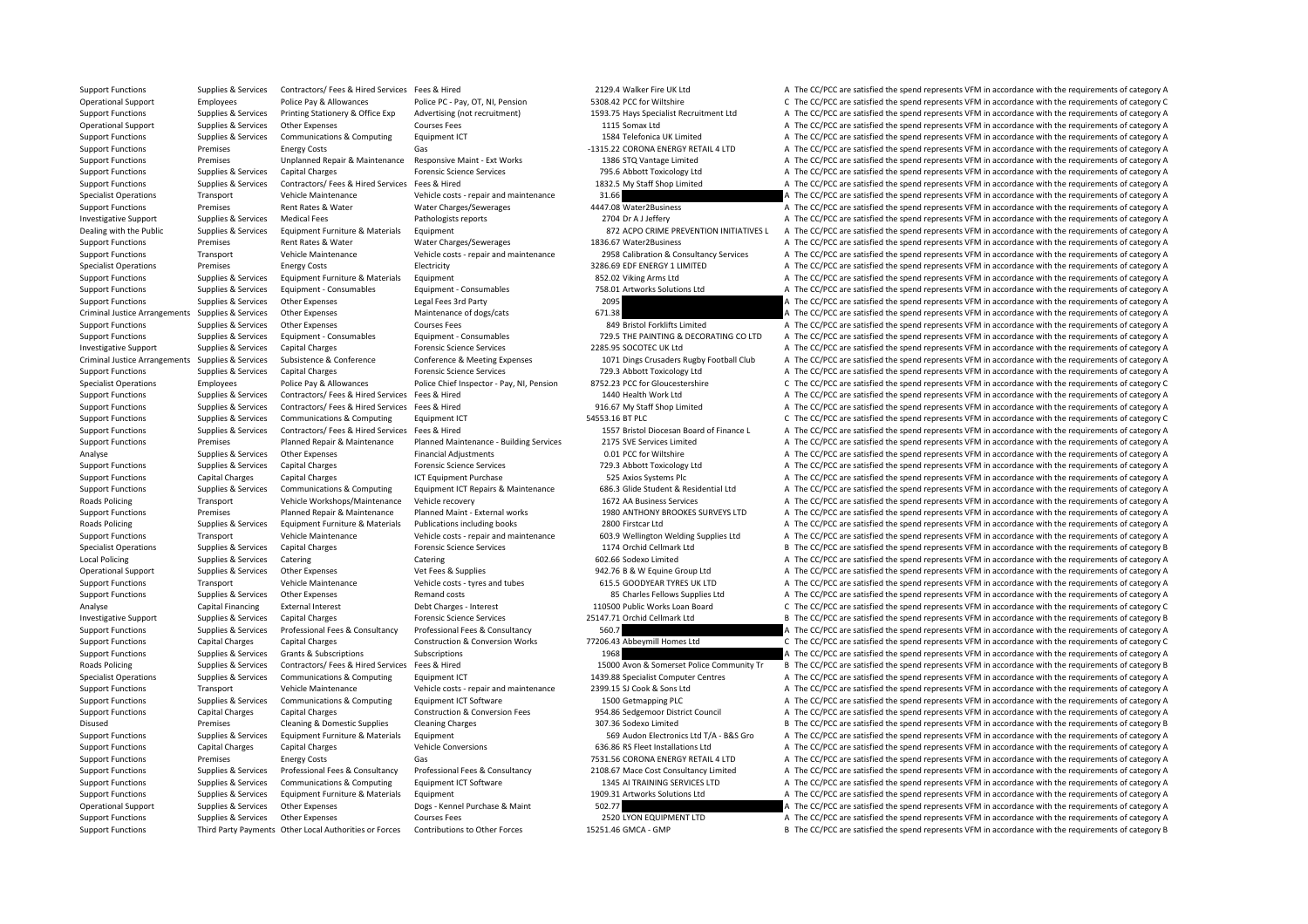Analyse Employees Police Staff Pay & Allowances Staffing Agency 5934.91 Matrix SCM Ltd A The CC/PCC are satisfied the spend represents VFM in accordance with the requirements of category A Support Functions Transport Vehicle Maintenance Vehicle costs - fuel 32.82 PCC for Gloucestershire C The CC/PCC are satisfied the spend represents VFM in accordance with the requirements of category C Support Functions Supplies & Services Contractors/ Fees & Hired Services Fees & Hired 2384.17 My Staff Shop Limited A The CC/PCC are satisfied the spend represents VFM in accordance with the requirements of category A Investigations Transport Vehicle Hire Hired Vehicle Costs Hired Vehicle Costs 629.16 Scot Group Ltd A The CC/PCC are satisfied the spend represents VFM in accordance with the requirements of category A Support Functions Premises Energy Costs Gas Gas 1206.21 CORONA ENERGY RETAIL 4 LTD A The CC/PCC are satisfied the spend represents VFM in accordance with the requirements of category A Support Functions Supplies & Services Other Expenses Legal Costs & Services 2837.55 A The CC/PCC are satisfied the spend represents VFM in accordance with the requirements of category A Support Functions Support Contrast Support Contrast Contrast Contrast Contrast Contrast Contrast Contrast Contrast Contrast Contrast Contrast Contrast Contrast Contrast Contrast Contrast Contrast Contrast Contrast Contrast Specialist Operations Supplies & Services Communications & Computing Equipment ICT 95.93 95.93 A The CC/PCC are satisfied the spend represents VFM in accordance with the requirements of category A Support Functions Employees Police Staff Pay & Allowances Police Staff - Pay, OT, NI, Pension 13863.99 PCC for Gloucestershire C The CC/PCC are satisfied the spend represents VFM in accordance with the requirements of cate Support Functions Supplies & Services Other Expenses Legal Fees 3rd Party 24500 24500 24500 B The CC/PCC are satisfied the spend represents VFM in accordance with the requirements of category B<br>Support Functions Premises P Support Functions Premises Planned Repair & Maintenance Planned Maintenance - Building Services 9658.65 Sovereign Fire & Security Ltd A The CC/PCC are satisfied the spend represents VFM in accordance with the requirements Roads Policing Supplies & Services Printing Stationery & Office Exp Postage 4170.72 4170.72 A The CC/PCC are satisfied the spend represents VFM in accordance with the requirements of category A Roads Policing Capital Charges Capital Charges Other Plant & Equipment 1880 Cleartone Telecoms Ltd A The CC/PCC are satisfied the spend represents VFM in accordance with the requirements of category A Specialist Operations Transport Vehicle Maintenance Vehicle costs - fuel 3451.29 3451.29 A The CC/PCC are satisfied the spend represents VFM in accordance with the requirements of category A Operational Support Support Support Support Equipment Furniture & Materials Equipment Operational 1071 Dart Systems Ltd A The CC/PCC are satisfied the spend represents VFM in accordance with the requirements of category A Analyse Employees Police Staff Pay & Allowances Staffing Agency 9383.16 Matrix SCM Ltd A The CC/PCC are satisfied the spend represents VFM in accordance with the requirements of category A Criminal Justice Arrangements Supplies & Services Other Expenses Remand costs Remand costs 562.5 Charles Fellows Supplies Ltd A The CC/PCC are satisfied the spend represents VFM in accordance with the requirements of categ Support Functions Supplies & Services Communications & Computing Equipment ICT Software 3090.25 PHOENIX SOFTWARE LTD A The CC/PCC are satisfied the spend represents VFM in accordance with the requirements of category A Support Functions Supporters & Services Equipment Furniture & Materials Equipment Operational 568.85 WA Products (UK) Ltd t/a SceneSafe A The CC/PCC are satisfied the spend represents VFM in accordance with the requirement Support Functions Employees Police Staff Pay & Allowances Police Staff - Pay, OT, NI, Pension 14471.2 PCC for Gloucestershire C The CC/PCC are satisfied the spend represents VFM in accordance with the requirements of categ Support Functions Capital Charges Capital Charges Vehicle Conversions 8021.3 Halls Electrical Ltd A The CC/PCC are satisfied the spend represents VFM in accordance with the requirements of category A Specialist Operations Supplies & Services Printing Stationery & Office Exp Stationery Stationery 2.99 A The CC/PCC are satisfied the spend represents VFM in accordance with the requirements of category A Support Functions Supplies & Services Capital Charges Forensic Science Services 861.9 Abbott Toxicology Ltd A The CC/PCC are satisfied the spend represents VFM in accordance with the requirements of category A Analyse Transport Vehicle Allowances Travel fares Travel fares 4889.93 A The CC/PCC are satisfied the spend represents VFM in accordance with the requirements of category A Criminal Justice Arrangements Supplies & Services Printing Stationery & Office Exp Reprographics exp Reprographics and the Supplies of category C The CC/PCC are satisfied the spend represents VFM in accordance with the req Specialist Operations Supplies & Services Communications & Computing Equipment ICT 34.73 34.73 A The CC/PCC are satisfied the spend represents VFM in accordance with the requirements of category A Support Functions Supplies & Services Catering Catering Catering Catering Catering Catering Catering Catering 10172 Sodexo Limited B The CC/PCC are satisfied the spend represents VFM in accordance with the requirements of Support Functions Transport Vehicle Maintenance Vehicle costs - repair and maintenance 509.42 PCC for Gloucestershire C The CC/PCC are satisfied the spend represents VFM in accordance with the requirements of category C Support Functions Premises Energy Costs Electricity Electricity and B TO 37632.5 EDF ENERGY 1 LIMITED B The CC/PCC are satisfied the spend represents VFM in accordance with the requirements of category B Support Functions Supplies & Services Professional Fees & Consultancy Professional Fees & Consultancy Professional Fees & Consultancy Professional Fees & Consultancy Professional Fees & Consultancy 7449.5 Hartnell Taylor C Support Functions Supplies & Services Contractors/ Fees & Hired Services Fees & Hired 36040 KPMG LLP FEES ACCOUNT B The CC/PCC are satisfied the spend represents VFM in accordance with the requirements of category B Supplies & Services Professional Fees & Consultancy Professional Fees & Consultancy Professional Fees & Consultancy Professional Fees & Consultancy 758.4 Omega Communicatulons Limited A The CC/PCC are satisfied the spend r Support Functions Premises Rent Rates & Water Landlords Service Charge 3950 South Gloucestershire Council A The CC/PCC are satisfied the spend represents VFM in accordance with the requirements of category A Support Functions Premises Unplanned Repair & Maintenance Reactive Maintenance - Building Services 1092.08 Controlco Ltd A The CC/PCC are satisfied the spend represents VFM in accordance with the requirements of category A Criminal Justice Arrangements Employees Police Pay & Allowances Police Inspector - Pay, NI, Pension 6257.87 PCC for Gloucestershire C The CC/PCC are satisfied the spend represents VFM in accordance with the requirements of Analyse Capital Financing External Interest Debt Charges - Interest Debt Charges - Interest 62976.69 Public Works Loan Board C The CC/PCC are satisfied the spend represents VFM in accordance with the requirements of catego Support Functions Transport Vehicle Maintenance Vehicle costs - repair and maintenance 623.8 Alliance Automotive T/A Mill Auton A The CC/PCC are satisfied the spend represents VFM in accordance with the requirements of cat Specialist Operations Premises Rent Rates Rent Rates National Non Domestic Rates 11725 South Gloucestershire B The CC/PCC are satisfied the spend represents VFM in accordance with the requirements of category B Disused Premises Cleaning & Domestic Supplies Cleaning Charges 712.52 Sodexo Limited B The CC/PCC are satisfied the spend represents VFM in accordance with the requirements of category B Support Employees Indirect Employee Expenses Refunds - Contributions 1193.96 A The CC/PCC are satisfied the spend represents VFM in accordance with the requirements of category A Support Functions Capital Charges Capital Charges Vehicles Purchase Vehicles Purchase 22220.16 Ford Motor Company Limited B The CC/PCC are satisfied the spend represents VFM in accordance with the requirements of category Support Functions Supplies & Services Other Expenses Courses Fees 2420 Recovery Safe Training Services Ltd A The CC/PCC are satisfied the spend represents VFM in accordance with the requirements of category A Support Functions Transport Vehicle Maintenance Vehicle costs - repair and maintenance 423 Corporate Support HQ Imprest A The CC/PCC are satisfied the spend represents VFM in accordance with the requirements of category A Support Functions Supplies & Services Contractors/ Fees & Hired Services Fees & Hired Services Fees & Hired Services Fees & Hired Services Fees & Hired 2360 G & L Consultancy Ltd A The CC/PCC are satisfied the spend repres Investigative Support Supplies & Services Equipment Furniture & Materials Equipment Operational 12681 Overclockers UK (OCUK Ltd) B The CC/PCC are satisfied the spend represents VFM in accordance with the requirements of ca Support Functions Premises Rent Rates & Water National Non Domestic Rates 1123 Mendip District Council A The CC/PCC are satisfied the spend represents VFM in accordance with the requirements of category A Supplies & Services Professional Fees & Consultancy Professional Fees & Consultancy Professional Fees & Consultancy Professional Fees & Consultancy Professional Fees & Consultancy Professional Fees & Consultancy 658.95 PJN Specialist Operations Premises Planned Repair & Maintenance Premises Costs 1875 Avon Armour Limited A The CC/PCC are satisfied the spend represents VFM in accordance with the requirements of category A Specialist Operations Supplies & Services Equipment Furniture & Materials Equipment 1164.57 TRANAM LTD A The CC/PCC are satisfied the spend represents VFM in accordance with the requirements of category A Support Functions Supplies & Services Equipment Furniture & Materials Equipment 43616.15 County Marquees Ltd B The CC/PCC are satisfied the spend represents VFM in accordance with the requirements of category B Support Functions Capital Charges Capital Charges Construction & Conversion Fees 1589.5 Ridge & Partners LLP A The CC/PCC are satisfied the spend represents VFM in accordance with the requirements of category A Support Functions Premises Planned Repair & Maintenance Planned Maintenance - Building Fabric 879 STATIC SYSTEMS GROUP PLC A The CC/PCC are satisfied the spend represents VFM in accordance with the requirements of category Specialist Operations Supplies & Services Other Expenses Detective Expenses Detective Expenses 4.44 A The CC/PCC are satisfied the spend represents VFM in accordance with the requirements of category A Specialist Operations Supplies & Services Equipment Furniture & Materials Equipment 1596.5 CASEVA LTD A The CC/PCC are satisfied the spend represents VFM in accordance with the requirements of category A Support Functions Supplies & Services Printing Stationery & Office Exp Reprographics Reprographics 2.77 PCC for Gloucestershire C The CC/PCC are satisfied the spend represents VFM in accordance with the requirements of cat Support Functions Supplies & Services Other Expenses Legal Costs & Services 1200 1200 A The CC/PCC are satisfied the spend represents VFM in accordance with the requirements of category A Support Functions Supplies & Services Contractors/ Fees & Hired Services Fees & Hired Services Fees & Hired Services Fees & Hired Services Fees & Hired Services Fees & Hired Services Pees & Hired Services Pees & Hired Serv Support Functions Supplies & Services Contractors/ Fees & Hired Services Fees & Hired 1215 Strengthscope Ltd A The CC/PCC are satisfied the spend represents VFM in accordance with the requirements of category A Support Functions Supplies & Services Other Expenses Legal Fees 3rd Party 1992 C 334274 C The CC/PCC are satisfied the spend represents VFM in accordance with the requirements of category C Support Functions Premises Cleaning & Domestic Supplies Cleaning Charges 44732.38 Sodexo Limited B The CC/PCC are satisfied the spend represents VFM in accordance with the requirements of category B Operational Support Transport Vehicle Allowances Vehicle mileage allowance Vehicle mileage allowance Vehicle mileage allowance 1031.05 Avon and Somerset Search and Rescue A The CC/PCC are satisfied the spend represents VFM Specialist Operations Supplies & Services Printing Stationery & Office Exp Stationery stationery 2471.38 Banner Group Limited A The CC/PCC are satisfied the spend represents VFM in accordance with the requirements of categ Specialist Operations Supplies & Services Printing Stationery & Office Exp Reprographics exp Reprographics 1.08 PCC for Gloucestershire C The CC/PCC are satisfied the spend represents VFM in accordance with the requirement Support Functions Transport Vehicle Maintenance Vehicle costs - tyres and tubes 558.08 MICHELIN TYRE PLC A The CC/PCC are satisfied the spend represents VFM in accordance with the requirements of category A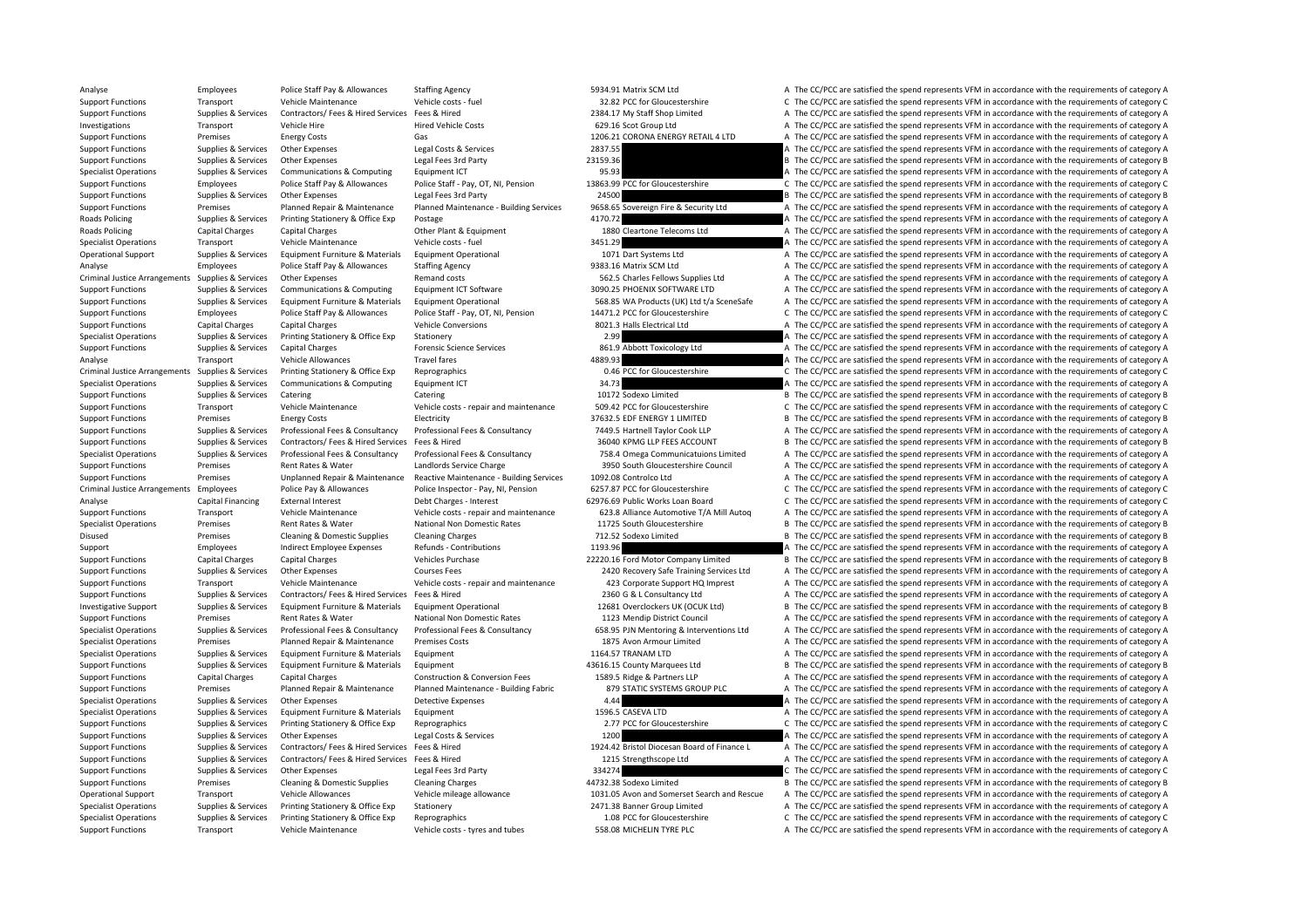Support Functions Supplies & Services Other Expenses Courses Fees 864 WESTON COLLEGE A The CC/PCC are satisfied the spend represents VFM in accordance with the requirements of category A Support Functions Supplies & Services Other Expenses Legal Costs & Services 1228.5 A The CC/PCC are satisfied the spend represents VFM in accordance with the requirements of category A Specialist Operations Employees Police Pay & Allowances Police Chief Inspector - Pay, NI, Pension 7083.88 PCC for Wiltshire The CC/PCC are satisfied the spend represents VFM in accordance with the requirements of category Roads Policing Supplies & Services Equipment Furniture & Materials Equipment 6850 Westcotec Ltd A The CC/PCC are satisfied the spend represents VFM in accordance with the requirements of category A Support Functions Supplies & Services Subsistence & Conference Subsistence Subsistence Subsistence Subsistence Subsistence C The CC/PCC are satisfied the spend represents VFM in accordance with the requirements of category Support Functions Premises Planned Repair & Maintenance Planned Maintenance - Building Services 655 SVE Services Limited A The CC/PCC are satisfied the spend represents VFM in accordance with the requirements of category A Support Functions Capital Charges Capital Charges ICT Equipment Purchase 507.5 Bechtle Direct Ltd A The CC/PCC are satisfied the spend represents VFM in accordance with the requirements of category A Support Functions Employees Police Staff Pay & Allowances Staffing Agency 1817.49 Hays Specialist Recruitment Ltd A The CC/PCC are satisfied the spend represents VFM in accordance with the requirements of category A Support Functions Third Party Payments Other Local Authorities or Forces Contributions to Other Forces 15214.54 PCC for Willtshire B The CC/PCC are satisfied the spend represents VFM in accordance with the requirements of Analyse Third Party Payments Payments to Clients Grants - Voluntary Orgs 4500 Horn Youth Concern A The CC/PCC are satisfied the spend represents VFM in accordance with the requirements of category A Specialist Operations Transport Vehicle Allowances Travel fares Travel fares A The CC/PCC are satisfied the spend represents VFM in accordance with the requirements of category A Roads Policing Supplies & Services Equipment • Consumables Equipment • Consumables Equipment • Consumables 157 BOC Limited A The CC/PCC are satisfied the spend represents VFM in accordance with the requirements of category Specialist Operations Transport Vehicle Allowances Travel fares Travel fares 40.5 A The CC/PCC are satisfied the spend represents VFM in accordance with the requirements of category A Criminal Justice Arrangements Supplies & Services Capital Charges Capital Charges Forensic Science Services 1082.9 Orchid Cellmark Ltd A The CC/PCC are satisfied the spend represents VFM in accordance with the requirements Support Functions Premises Energy Costs Electricity Electricity TS9.22 EDF ENERGY 1 LIMITED A The CC/PCC are satisfied the spend represents VFM in accordance with the requirements of category A Support Functions Transport Vehicle Maintenance Vehicle costs - fuel 8669 Certas Energy UK Ltd A The CC/PCC are satisfied the spend represents VFM in accordance with the requirements of category A Support Functions Transport Vehicle Maintenance Vehicle costs - fuel 27076.45 Arval UK Ltd B The CC/PCC are satisfied the spend represents VFM in accordance with the requirements of category B Operational Support Supplies & Services Other Expenses Dogs - Food 759.75 Crown Petfoods Ltd A The CC/PCC are satisfied the spend represents VFM in accordance with the requirements of category A Support Functions Transport Vehicle Maintenance Vehicle costs - repair and maintenance 1042.41 RYGOR COMMERCIALS LTD A The CC/PCC are satisfied the spend represents VFM in accordance with the requirements of category A Support Functions Premises Planned Repair & Maintenance Premises Costs 1362.5 N & S Flooring (Bristol) Ltd A The CC/PCC are satisfied the spend represents VFM in accordance with the requirements of category A Investigations Third Party Payments Other Local Authorities or Forces Safeguarding Boards Contribution 6635 South Gloucestershire Council A The CC/PCC are satisfied the spend represents VFM in accordance with the requireme Support Functions Supplies & Services Contractors/ Fees & Hired Services Fees & Hired Services Fees & Hired 3750 G & L Consultancy Ltd A The CC/PCC are satisfied the spend represents VFM in accordance with the requirements Specialist Operations Supplies & Services Other Expenses Detective Expenses Detective Expenses Detective Expenses 6.21 A The CC/PCC are satisfied the spend represents VFM in accordance with the requirements of category A Investigative Support Supplies & Services Other Expenses Courses Fees 27000 Alecto Forensic Services Ltd B The CC/PCC are satisfied the spend represents VFM in accordance with the requirements of category B Specialist Operations Employees Police Pay & Allowances Police Chief Inspector - Pay, NI, Pension 35052.71 PCC for Devon & Cornwall C The CC/PCC are satisfied the spend represents VFM in accordance with the requirements of Roads Policing Supplies & Services Equipment Furniture & Materials Equipment 1312.5 POLICE RESOURCES INTERNATIONAL LTD A The CC/PCC are satisfied the spend represents VFM in accordance with the requirements of category A Support Functions Supplies & Services Other Expenses Legal Costs & Services 783.5 A The CC/PCC are satisfied the spend represents VFM in accordance with the requirements of category A Support Functions Capital Charges Capital Charges Vehicle Conversions 1928 Halls Electrical Ltd A The CC/PCC are satisfied the spend represents VFM in accordance with the requirements of category A Investigative Support Supplies & Services Capital Charges **Forensic Science Services** 654 Orchid Cellmark Ltd A The CC/PCC are satisfied the spend represents VFM in accordance with the requirements of category A Support Functions Transport Vehicle Maintenance Vehicle costs - tyres and tubes 653.24 GOODYEAR TYRES UK LTD A The CC/PCC are satisfied the spend represents VFM in accordance with the requirements of category A Support Functions Premises Rent Rates & Water National Non Domestic Rates 586 South Somerset District Council A The CC/PCC are satisfied the spend represents VFM in accordance with the requirements of category A Specialist Operations Supplies & Services Other Expenses Courses Fees Courses Fees 5229 College of Policing Ltd A The CC/PCC are satisfied the spend represents VFM in accordance with the requirements of category A Support Functions Supplies & Services Communications & Computing Equipment ICT 54553.16 BT PLC 5553.16 BT PLC C The CC/PCC are satisfied the spend represents VFM in accordance with the requirements of category C Support Functions Premises Planned Repair & Maintenance Grounds Maintenance 1400 A The CC/PCC are satisfied the spend represents VFM in accordance with the requirements of category A Support Functions Premises Rent Rates & Water National Non Domestic Rates 22528 Bristol City Council B The CC/PCC are satisfied the spend represents VFM in accordance with the requirements of category B Investigative Support Supplies & Services Capital Charges Forensic Science Services Forensic Science Services 1800 J P FRENCH ASSOCIATES A The CC/PCC are satisfied the spend represents VFM in accordance with the requiremen Support Functions Support Support Support Professional Fees & Consultancy Professional Fees & Consultancy Professional Fees & Consultancy Professional Fees & Consultancy 16155.5 IBM (United Kingdom) Itd B The CC/PCC are sa Investigative Support Support Supporters Capital Charges Support Support Support Services Capital Charges Services Services 3539.25 A The CC/PCC are satisfied the spend represents VFM in accordance with the requirements of Analyse Supplies & Services Other Expenses Financial Adjustments Financial Adjustments 0.77 Artworks Solutions Ltd A The CC/PCC are satisfied the spend represents VFM in accordance with the requirements of category A Analyse Supplies & Services Other Expenses Financial Adjustments 25000 Corporate Support HQ Imprest B The CC/PCC are satisfied the spend represents VFM in accordance with the requirements of category B Support Functions Supplies & Services Equipment Furniture & Materials Equipment Cleaning & Materials Anterials 27 WA Products (UK) Ltd t/a SceneSafe A The CC/PCC are satisfied the spend represents VFM in accordance with th Support Functions Premises Rent Rates & Water National Non Domestic Rates 1310 Bristol City Council A The CC/PCC are satisfied the spend represents VFM in accordance with the requirements of category A Investigations Supplies & Services Professional Fees & Consultancy Professional Fees & Consultancy A The CC/PCC are satisfied the spend represents VFM in accordance with the requirements of category A Support Functions Capital Charges Capital Charges Construction & Conversion Fees 3983 BSL Security Systems A The CC/PCC are satisfied the spend represents VFM in accordance with the requirements of category A Specialist Operations Transport Vehicle Allowances Travel fares Travel fares 103.5 A The CC/PCC are satisfied the spend represents VFM in accordance with the requirements of category A Chestigative Supplies A Services Capi Investigative Support Supplies & Services Capital Charges Forensic Science Services Forensic Science Services 1621.1 Orchid Cellmark Ltd A The CC/PCC are satisfied the spend represents VFM in accordance with the requiremen Specialist Operations Employees Police Pay & Allowances Police PC - Pay, NI, Pension 3135.47 PCC for Gloucestershire A The CC/PCC are satisfied the spend represents VFM in accordance with the requirements of category A Investigations Supplies & Services Professional Fees & Consultancy Professional Fees & Consultancy Professional Fees & Consultancy Professional Fees & Consultancy 1400 JP FRENCH ASSOCIATES A The CC/PCC are satisfied the sp Criminal Justice Arrangements Supplies & Services Medical Fees Doctors - call out fees Doctors - call out fees -3355 G4S Health Services (UK) Ltd A The CC/PCC are satisfied the spend represents VFM in accordance with the r Specialist Operations Supplies & Services Capital Charges Forensic Science Services 281.75 SOCOTEC UK Itd A The CC/PCC are satisfied the spend represents VFM in accordance with the requirements of category A PCC Third Party Payments Payments Oclients Grants - Voluntary Orgs 14916.67 Resolve West B The CC/PCC are satisfied the spend represents VFM in accordance with the requirements of category B Specialist Operations Supplies & Services Equipment Furniture & Materials Equipment Furniture & Materials Equipment Supplies A The CC/PCC are satisfied the spend represents VFM in accordance with the requirements of catego Support Functions Premises Energy Costs Gas Gas Gas 602.13 CORONA ENERGY RETAIL 4 LTD A The CC/PCC are satisfied the spend represents VFM in accordance with the requirements of category A Support Functions Supplies & Services Equipment Furniture & Materials Equipment Burniture and Sas A The CC/PCC are satisfied the spend represents VFM in accordance with the requirements of category A Local Policing Supplies & Services Equipment Furniture & Materials Equipment 835.3 SOLON SECURITY LTD A The CC/PCC are satisfied the spend represents VFM in accordance with the requirements of category A Support Functions Premises Rent Rates & Water National Non Domestic Rates 13952 South Gloucestershire B The CC/PCC are satisfied the spend represents VFM in accordance with the requirements of category B Support Functions Transport Vehicle Maintenance Vehicle costs - repair and maintenance 6700.59 CASTROL (UK) LTD A The CC/PCC are satisfied the spend represents VFM in accordance with the requirements of category A Criminal Justice Arrangements Transport Vehicle Allowances Travel fares Travel fares 31.09 PCC for Devon & Cornwall C The CC/PCC are satisfied the spend represents VFM in accordance with the requirements of category C Investigative Support Supplies & Services Capital Charges Coreas Forensic Science Services and the Support Support Support Support Support Support Support Support Support Support Public Staff Pay & Allowances Staffing Agen Support Functions Employees Police Staff Pay & Allowances Staffing Agency 1816.14 Hays Specialist Recruitment Ltd A The CC/PCC are satisfied the spend represents VFM in accordance with the requirements of category A Local Policing Third Party Payments Other Local Authorities or Forces Agency Payments - OLAs 10623.11 Avon Fire & Rescue B The CC/PCC are satisfied the spend represents VFM in accordance with the requirements of category B Support Functions Capital Charges Capital Charges Vehicles Purchase Vehicles Purchase 23548.98 BMW (UK) Ltd B The CC/PCC are satisfied the spend represents VFM in accordance with the requirements of category B Local Policing Supplies & Services Equipment Furniture & Materials Equipment 954.2 SOLON SECURITY LTD A The CC/PCC are satisfied the spend represents VFM in accordance with the requirements of category A Support Functions Supplies & Services Other Expenses Legal Costs & Services 1176 1176 A The CC/PCC are satisfied the spend represents VFM in accordance with the requirements of category A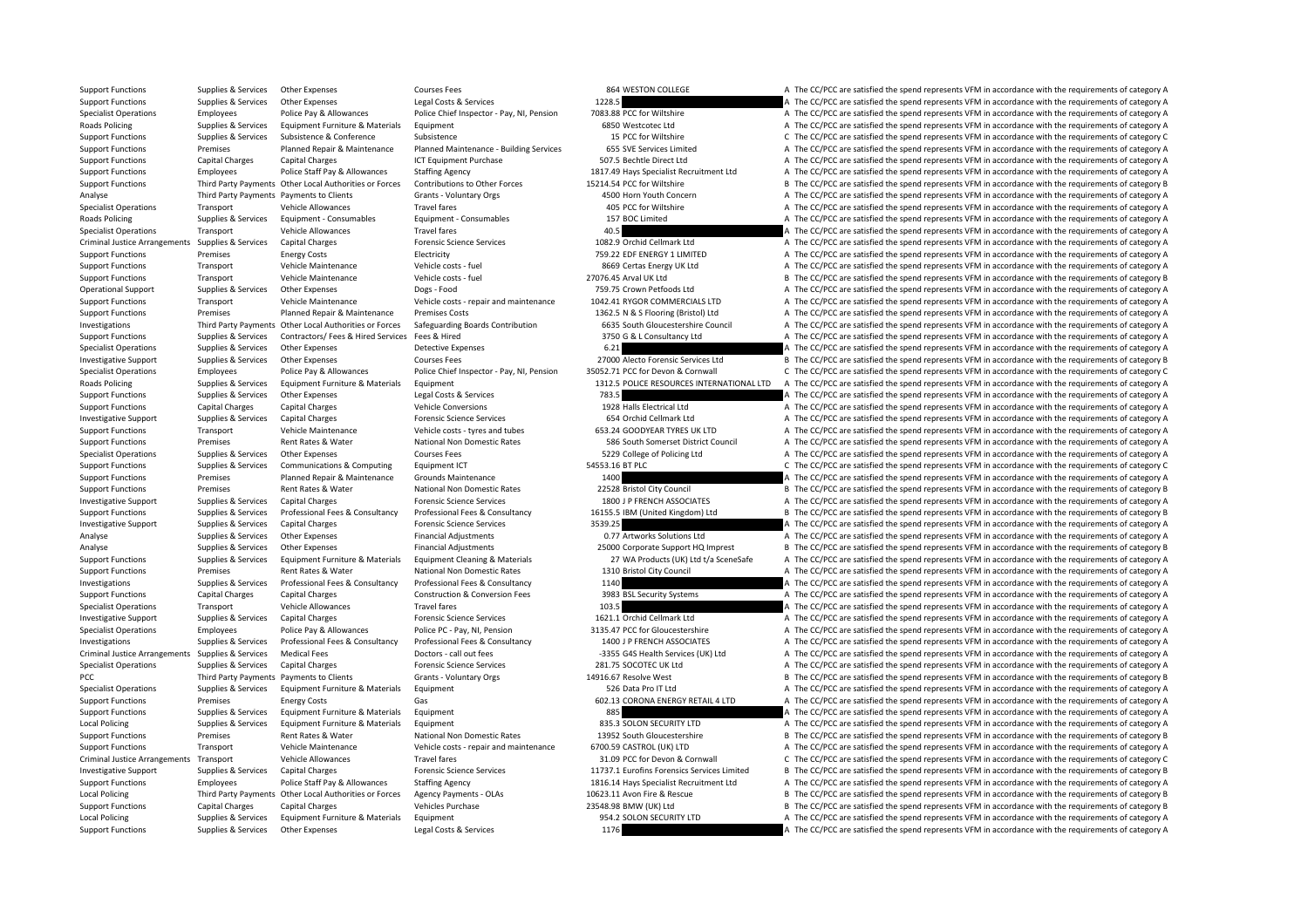Local Policing Supplies & Services Catering Catering 595.29 Sodexo Limited A The CC/PCC are satisfied the spend represents VFM in accordance with the requirements of category A

Support Functions Premises Unplanned Repair & Maintenance Responsive Maint - Roofs 2387 Hennessy Building Contractors Ltd A The CC/PCC are satisfied the spend represents VFM in accordance with the requirements of category Support Functions Capital Charges Capital Charges Vehicle Conversions Vehicle Conversions 1100 Halls Electrical Ltd A The CC/PCC are satisfied the spend represents VFM in accordance with the requirements of category A Investigations Supplies & Services Equipment Furniture & Materials Equipment 1598.5 Plastor Ltd A The CC/PCC are satisfied the spend represents VFM in accordance with the requirements of category A Roads Policing Supplies & Services Equipment Furniture & Materials Equipment Repairs & Maintenance 3330.25 PCC for Wiltshire A The CC/PCC are satisfied the spend represents VFM in accordance with the requirements of catego Support Functions Supplies & Services Professional Fees & Consultancy Professional Fees & Consultancy 2017.08 A The CC/PCC are satisfied the spend represents VFM in accordance with the requirements of category A Support Functions Transport Vehicle Maintenance Vehicle costs - tyres and tubes 1759.51 GOODYEAR TYRES UK LTD A The CC/PCC are satisfied the spend represents VFM in accordance with the requirements of category A Superialist Operations Suppliers Services Professional Fees & Consultancy Professional Fees & Consultancy Professional Fees & Consultancy 743 Collaborative Ventures Limited A The CC/PCC are satisfied the spend represents V Support Functions Premises Unplanned Repair & Maintenance Responsive Maint - Ext Works 671.31 DRA Maintenance Ltd A The CC/PCC are satisfied the spend represents VFM in accordance with the requirements of category A Specialist Operations Employees Police Overtime Police PC - Overtime Police PC - Overtime 3063.61 PCC for Wiltshire A The CC/PCC are satisfied the spend represents VFM in accordance with the requirements of category A Analyse Capital Financing External Interest Debt Charges - Interest Debt Charges - Interest 20774.19 Public Works Loan Board B The CC/PCC are satisfied the spend represents VFM in accordance with the requirements of catego Support Functions Premises Energy Costs Electricity Electricity 2946.12 EDF ENERGY 1 LIMITED A The CC/PCC are satisfied the spend represents VFM in accordance with the requirements of category A Support Functions Premises Unplanned Repair & Maintenance Reactive Maintenance - Building Services 953.25 Controlco Ltd A The CC/PCC are satisfied the spend represents VFM in accordance with the requirements of category A Support Functions Premises Planned Repair & Maintenance Planned Maintenance - Building Services 4758.39 Integral UK Itd A The CC/PCC are satisfied the spend represents VFM in accordance with the requirements of category A Specialist Operations Supplies & Services Equipment • Consumables Equipment • Consumables Equipment • Consumables Equipment • Consumables 5776.1 AVON PROTECTION A The CC/PCC are satisfied the spend represents VFM in accord Specialist Operations Employees Police Overtime Police PC - Overtime Police PC - Overtime 3953.37 The PCC for Sussex A The CC/PCC are satisfied the spend represents VFM in accordance with the requirements of category A Operational Support Support Supporters Services Clothing Uniforms & Laundry Clothing & Uniforms - Issues 1524.1 Citron Hygiene UK Limited A The CC/PCC are satisfied the spend represents VFM in accordance with the requireme Support Functions Supplies & Services Communications & Computing Equipment ICT Software 8066.03 PHOENIX SOFTWARE LTD A The CC/PCC are satisfied the spend represents VFM in accordance with the requirements of category A Specialist Operations Employees Police Pay & Allowances Police Sergeant - Pay, NI, Pension 5477.04 PCC for Wiltshire C The CC/PCC are satisfied the spend represents VFM in accordance with the requirements of category C Support Functions Premises Energy Costs Gas Gas 1013.25 CORONA ENERGY RETAIL 4 LTD A The CC/PCC are satisfied the spend represents VFM in accordance with the requirements of category A Support Functions Transport Vehicle Maintenance Vehicle costs - tyres and tubes 1327.88 GOODYEAR TYRES UK LTD A The CC/PCC are satisfied the spend represents VFM in accordance with the requirements of category A Specialist Operations Third Party Payments Other Local Authorities or Forces Contributions to Other Forces 3984.38 GMCA - GMP A The CC/PCC are satisfied the spend represents VFM in accordance with the requirements of categ Support Functions Supplies & Services Communications & Computing Telephone Calls 177.83 BRITISH TELECOMMUNICATIONS PLC B The CC/PCC are satisfied the spend represents VFM in accordance with the requirements of category B Support Functions Supplies & Services Equipment Furniture & Materials Equipment - Ammunition 1290 GMK Ltd A The CC/PCC are satisfied the spend represents VFM in accordance with the requirements of category A Investigative Support Supplies & Services Capital Charges Forensic Science Services 2390.7 Orchid Cellmark Ltd A The CC/PCC are satisfied the spend represents VFM in accordance with the requirements of category A Support Functions Premises Rent Rates & Water National Non Domestic Rates 1185 Bath & North East Somerset A The CC/PCC are satisfied the spend represents VFM in accordance with the requirements of category A Specialist Operations Employees Police Pay & Allowances Police Sergeant - Pay, NI, Pension 5340.93 PCC for Dorset A The CC/PCC are satisfied the spend represents VFM in accordance with the requirements of category A Specialist Operations Transport Vehicle Allowances Travel fares Travel fares 36.5 PCC for Devon & Cornwall C The CC/PCC are satisfied the spend represents VFM in accordance with the requirements of category C Support Functions Supplies & Services Other Expenses Legal Costs & Services 675 675 A The CC/PCC are satisfied the spend represents VFM in accordance with the requirements of category A Support Functions Supplies & Services Equipment Furniture & Materials Equipment 13.24 Corporate Support HQ Imprest A The CC/PCC are satisfied the spend represents VFM in accordance with the requirements of category A Support Functions Supplies & Services Communications & Computing Equipment ICT Consumables 2894.8 CENTERPRISE INTERNATIONAL LTD A The CC/PCC are satisfied the spend represents VFM in accordance with the requirements of cat PCC Third Party Payments Payments Clients Grants - Voluntary Orgs 27305.83 Victim Support B The CC/PCC are satisfied the spend represents VFM in accordance with the requirements of category B Criminal Justice Arrangements Supplies & Services Capital Charges Forensic Science Services 461.5 Orchid Cellmark Ltd A The CC/PCC are satisfied the spend represents VFM in accordance with the requirements of category A Investigative Support Support Supporter Supporters Contractors/ Fees & Hired Services Fees & Hired Supporters Hired Supporters Standard Supporters International Ltd A The CC/PCC are satisfied the spend represents VFM in ac Analyse Supplies & Services Other Expenses Legal Costs & Services 500 A The CC/PCC are satisfied the spend represents VFM in accordance with the requirements of category A Support Functions Employees Police Staff Pay & Allowances Staffing Agency 1802.64 Hays Specialist Recruitment Ltd A The CC/PCC are satisfied the spend represents VFM in accordance with the requirements of category A Support Functions Transport Vehicle Maintenance Vehicle costs - repair and maintenance 703.8 BMW (UK) Ltd A The CC/PCC are satisfied the spend represents VFM in accordance with the requirements of category A Support Functions Premises Planned Repair & Maintenance Planned Maintenance - Building Services 4995 SVE Services Limited A The CC/PCC are satisfied the spend represents VFM in accordance with the requirements of category Support Functions Supplies & Services Contractors/ Fees & Hired Services Fees & Hired 9010 KPMG LLP FEES ACCOUNT A The CC/PCC are satisfied the spend represents VFM in accordance with the requirements of category A Investigative Support Supplies & Services Capital Charges Forensic Science Services Forensic Science Services 4062.1 Orchid Cellmark Ltd A The CC/PCC are satisfied the spend represents VFM in accordance with the requiremen Support Functions Premises Rent Rates & Water National Non Domestic Rates 73216 North Somerset Council C The CC/PCC are satisfied the spend represents VFM in accordance with the requirements of category C Support Functions Premises Planned Repair & Maintenance Planned Maintenance - Building Services 2646.8 PHS Group Ltd A The CC/PCC are satisfied the spend represents VFM in accordance with the requirements of category A Support Functions Capital Charges Capital Charges Vehicles Purchase Vehicles Purchase 27131.66 Volvo Car UK Ltd B The CC/PCC are satisfied the spend represents VFM in accordance with the requirements of category B Operational Support Supplies & Services Subsistence & Conference Subsistence Subsistence 9.3 PCC for Wiltshire 9.2 PCC for Wiltshire C The CC/PCC are satisfied the spend represents VFM in accordance with the requirements o Support Functions Premises Rent Rates & Water National Non Domestic Rates 717 Somerset West and Taunton Council A The CC/PCC are satisfied the spend represents VFM in accordance with the requirements of category A Support Functions Premises Rent Rates & Water National Non Domestic Rates 1472 Somerset West and Taunton Council A The CC/PCC are satisfied the spend represents VFM in accordance with the requirements of category A Investigative Support Supplies & Services Professional Fees & Consultancy Professional Fees & Consultancy Professional Fees & Consultancy Professional Fees & Consultancy Professional Fees & Consultancy 5250 Dream and Leap Specialist Operations Capital Charges Capital Charges ICT Equipment Purchase 4617 Data Pro IT Ltd A The CC/PCC are satisfied the spend represents VFM in accordance with the requirements of category A Support Functions Transport Vehicle Maintenance Vehicle costs - repair and maintenance -913.37 SJ Cook & Sons Ltd A The CC/PCC are satisfied the spend represents VFM in accordance with the requirements of category A Support Functions Premises Rent Rates & Water National Non Domestic Rates 2816 North Somerset Council A The CC/PCC are satisfied the spend represents VFM in accordance with the requirements of category A Specialist Operations Transport Vehicle Allowances Travel fares 28.52 28.52 A The CC/PCC are satisfied the spend represents VFM in accordance with the requirements of category A Specialist Operations Supplies & Services Capital Charges Forensic Science Services 1759.55 Key Forensic Services Ltd A The CC/PCC are satisfied the spend represents VFM in accordance with the requirements of category A Support Functions Capital Charges Capital Charges Construction & Conversion Fees 3540 Ridge & Partners LLP A The CC/PCC are satisfied the spend represents VFM in accordance with the requirements of category A Criminal Justice Arrangements Supplies & Services Capital Charges Forensic Science Services 70.2 Orchid Cellmark Ltd A The CC/PCC are satisfied the spend represents VFM in accordance with the requirements of category A Specialist Operations Supplies & Services Capital Charges Forensic Science Services Forensic Science Services 807.17 SOCOTEC UK Ltd A The CC/PCC are satisfied the spend represents VFM in accordance with the requirements of Support Functions Premises Planned Repair & Maintenance Estates Costs 8105.87 N & S Flooring (Bristol) Ltd A The CC/PCC are satisfied the spend represents VFM in accordance with the requirements of category A Support Functions Premises Planned Repair & Maintenance Planned Maintenance - Building Fabric 585.15 STATIC SYSTEMS GROUP PLC A The CC/PCC are satisfied the spend represents VFM in accordance with the requirements of categ Support Functions Transport Vehicle Maintenance Vehicle costs - repair and maintenance 803.24 Bristol PartsPlus A The CC/PCC are satisfied the spend represents VFM in accordance with the requirements of category A Support Functions Supplies & Services Equipment Furniture & Materials Equipment 1190 Delta Sportswear Ltd T/A Nookie A The CC/PCC are satisfied the spend represents VFM in accordance with the requirements of category A Roads Policing Supplies & Services Equipment Furniture & Materials Publications including books 700 HUGHES GUIDES A The CC/PCC are satisfied the spend represents VFM in accordance with the requirements of category A Support Functions Supplies & Services Other Expenses Legal Costs & Services 1159 1159 A The CC/PCC are satisfied the spend represents VFM in accordance with the requirements of category A Investigations Supplies & Services Equipment Furniture & Materials Equipment 14.98 Corporate Support HQ Imprest A The CC/PCC are satisfied the spend represents VFM in accordance with the requirements of category A Support Functions Capital Charges Capital Charges Other Plant & Equipment 2356 Axon Public Safety UK Limited A The CC/PCC are satisfied the spend represents VFM in accordance with the requirements of category A Operational Support Supplies & Services Equipment Furniture & Materials Equipment 20625 Axon Public Safety UK Limited B The CC/PCC are satisfied the spend represents VFM in accordance with the requirements of category B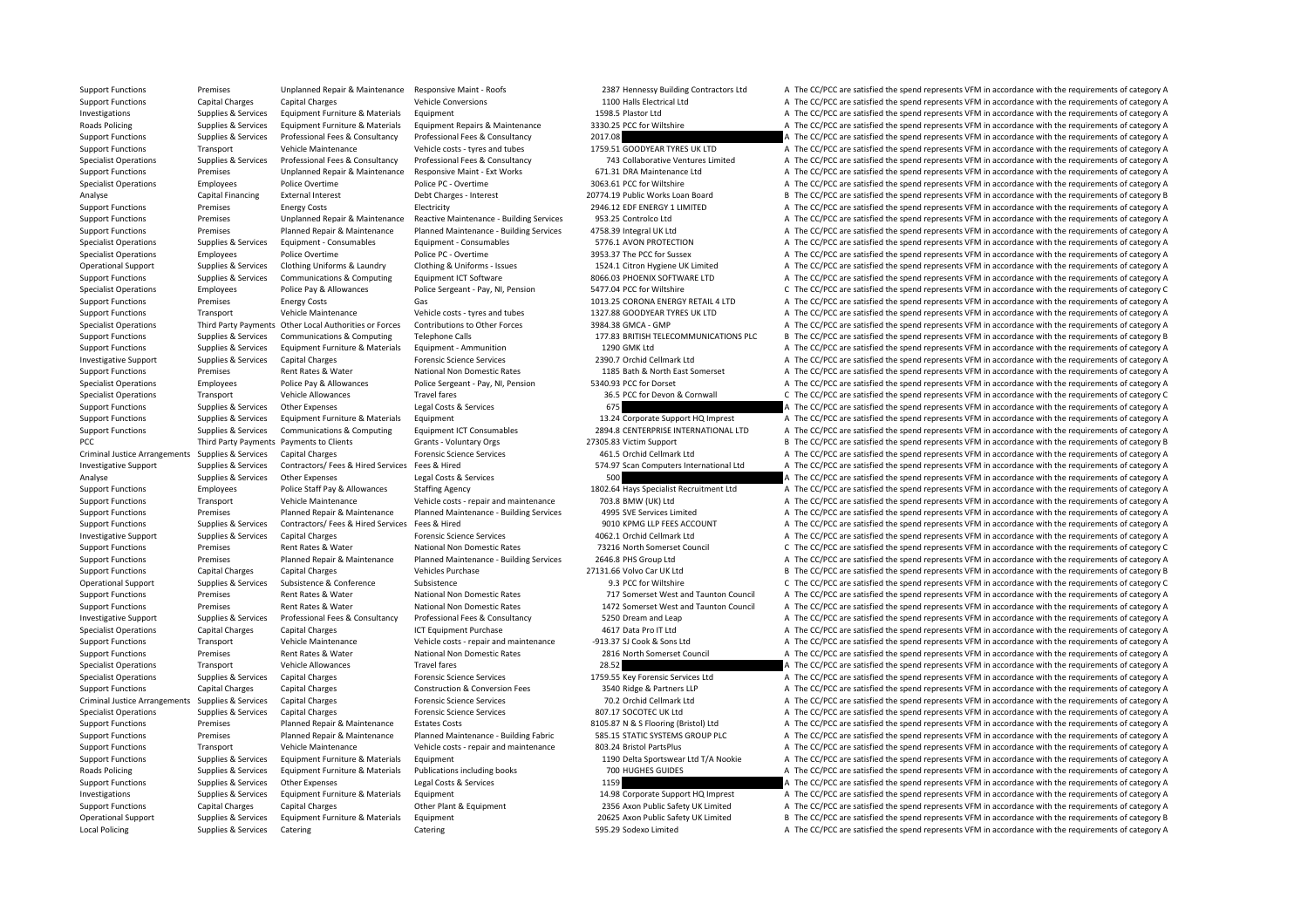Support Functions Transport Vehicle Maintenance Vehicle costs - repair and maintenance 574.08 CASTROL (UK) LTD A The CC/PCC are satisfied the spend represents VFM in accordance with the requirements of category A Support Functions Premises Rent Rates & Water Water Charges/Sewerages 613.01 Water2Business A The CC/PCC are satisfied the spend represents VFM in accordance with the requirements of category A Support Functions Supplies & Services Other Expenses Legal Costs & Services 1076 1076 A The CC/PCC are satisfied the spend represents VFM in accordance with the requirements of category A Support Functions Transport Vehicle Maintenance Vehicle costs - repair and maintenance 871.69 PCC for Gloucestershire A The CC/PCC are satisfied the spend represents VFM in accordance with the requirements of category A Support Functions Supplies & Services Equipment Furniture & Materials Equipment 878 Cell Pack Solutions Ltd A The CC/PCC are satisfied the spend represents VFM in accordance with the requirements of category A Analyse Supplies & Services Other Expenses Financial Adjustments Category A The CC/PCC are satisfied the spend represents VFM in accordance with the requirements of category A Support Functions Premises Energy Costs Functions Electricity 766.02 EDF ENERGY 1 LIMITED A The CC/PCC are satisfied the spend represents VFM in accordance with the requirements of category A Investigative Support Supplies & Services Medical Fees Pathologists reports Pathologists reports 2704 Dr R J Delaney A The CC/PCC are satisfied the spend represents VFM in accordance with the requirements of category A Support Functions Transport Vehicle Maintenance Vehicle costs - repair and maintenance 874.65 BMW (UK) Ltd A The CC/PCC are satisfied the spend represents VFM in accordance with the requirements of category A Specialist Operations Transport Vehicle Maintenance Vehicle costs - commissioning 5542.44 Halls Electrical Ltd A The CC/PCC are satisfied the spend represents VFM in accordance with the requirements of category A Support Functions Premises Rent Rates & Water Premises Leases 868915.74 Blue Light Partnership C The CC/PCC are satisfied the spend represents VFM in accordance with the requirements of category C Support Functions Premises Planned Repair & Maintenance Estates Costs 2141 Commercial Transfer Limited A The CC/PCC are satisfied the spend represents VFM in accordance with the requirements of category A Support Functions Support Support Communications & Communications & Communications Communications Communications Communications Communications Communications Communications Communications Communications (Category C. The CC Roads Policing Supplies & Services Printing Stationery & Office Exp Stationery stationery 1570 Laser Tech UK Ltd A The CC/PCC are satisfied the spend represents VFM in accordance with the requirements of category A Support Functions Supplies & Services Contractors/ Fees & Hired Services Fees & Hired 2849.17 My Staff Shop Limited A The CC/PCC are satisfied the spend represents VFM in accordance with the requirements of category A Analyse Third Party Payments Payments to Clients Samples Grants - Voluntary Orgs 5651.5 Growing Futures UK A The CC/PCC are satisfied the spend represents VFM in accordance with the requirements of category A Support Employees Indirect Employee Expenses Refunds - Contributions 2221.49 A The CC/PCC are satisfied the spend represents VFM in accordance with the requirements of category A Specialist Operations Employees Police Pay & Allowances Police Sergeant - Pay. NI. Pension 5477.04 PCC for Devon & Cornwall C The CC/PCC are satisfied the spend represents VFM in accordance with the requirements of categor Supplies & Services Equipment Furniture & Materials Equipment Operational 633.75 WA Products (UK) Ltd t/a SceneSafe A The CC/PCC are satisfied the spend represents VFM in accordance with the requirements of category A Support Functions Supplies & Services Other Expenses Legal Fees 3rd Party 4884.9 A The CC/PCC are satisfied the spend represents VFM in accordance with the requirements of category A Specialist Operations Employees Police Pay & Allowances Police Sergeant - Pay, OT, NI, Pension 14150.08 PCC for Gloucestershire C The CC/PCC are satisfied the spend represents VFM in accordance with the requirements of cat Criminal Justice Arrangements Supplies & Services Subsistence & Conference Conference Conference & Meeting Expenses 612 Dings Crusaders Rugby Football Club A The CC/PCC are satisfied the spend represents VFM in accordance Specialist Operations Employees Police Pay & Allowances Police Superintendent - Pay, NI, Pension 17399.12 PCC for Devon & Cornwall C The CC/PCC are satisfied the spend represents VFM in accordance with the requirements of Roads Policing Supplies & Services Equipment Furniture & Materials Equipment 3298.2 Barrington International (SSS) Limi A The CC/PCC are satisfied the spend represents VFM in accordance with the requirements of category A Analyse Supplies & Services Equipment Furniture & Materials Equipment 1403 SELECTAMARK SECURITY SYSTEMS PLC A The CC/PCC are satisfied the spend represents VFM in accordance with the requirements of category A Specialist Operations Transport Vehicle Allowances Travel fares 37.45 PCC for Dorset A The CC/PCC are satisfied the spend represents VFM in accordance with the requirements of category A Support Functions Supplies & Services Supplies & Services Court Application Fees 6554 6554 A The CC/PCC are satisfied the spend represents VFM in accordance with the requirements of category A Support Functions Premises Rent Rates & Water Rents Rents Rents Rescue Auth A The CC/PCC are satisfied the spend represents VFM in accordance with the requirements of category A Specialist Operations Employees Police Overtime Police PC - Rest Day Police PC - Rest Day 115.38 PCC for Devon & Cornwall C The CC/PCC are satisfied the spend represents VFM in accordance with the requirements of category Support Functions Transport Vehicle Maintenance Vehicle costs - repair and maintenance 655.1 Alliance Automotive T/A Mill Autoq A The CC/PCC are satisfied the spend represents VFM in accordance with the requirements of cat Support Functions Premises Rent Rates & Water National Non Domestic Rates 549 South Somerset District Council A The CC/PCC are satisfied the spend represents VFM in accordance with the requirements of category A Support Functions Transport Vehicle Maintenance Vehicle costs - repair and maintenance 3871 SJ Cook & Sons Ltd A The CC/PCC are satisfied the spend represents VFM in accordance with the requirements of category A Support Functions Premises Energy Costs Gas Gas Corona Energy Costs Gas 2422.62 CORONA ENERGY RETAIL 4 LTD A The CC/PCC are satisfied the spend represents VFM in accordance with the requirements of category A Support Functions Transport Vehicle Maintenance Vehicle costs - repair and maintenance 990.78 BRISTOL STREET MOTORS A The CC/PCC are satisfied the spend represents VFM in accordance with the requirements of category A Support Functions Premises Energy Costs Gas Gas Gas 1622.74 CORONA ENERGY RETAIL 4 LTD A The CC/PCC are satisfied the spend represents VFM in accordance with the requirements of category A Investigative Support Supplies & Services Capital Charges Forensic Science Services Forensic Science Services 4093.97 SOCOTEC UK Ltd A The CC/PCC are satisfied the spend represents VFM in accordance with the requirements o Roads Policing Transport Vehicle Allowances Travel fares Travel fares and the Support HQ Imprest A The CC/PCC are satisfied the spend represents VFM in accordance with the requirements of category A Support HQ Imprest A Th Support Functions Premises Energy Costs Electricity Electricity 6777.87 EDF ENERGY 1 LIMITED A The CC/PCC are satisfied the spend represents VFM in accordance with the requirements of category A Support Functions Supplies & Services Other Expenses Courses Fees 290 200 A The CC/PCC are satisfied the spend represents VFM in accordance with the requirements of category A Criminal lustice Arrangements Supplies & Servi Criminal Justice Arrangements Supplies & Services Other Expenses Maintenance of dogs/cats Maintenance Maintenance of dogs/cats 691.05 691.05 691.05 A The CC/PCC are satisfied the spend represents VFM in accordance with the Support Functions Transport Vehicle Maintenance Vehicle costs - tyres and tubes 2393.12 GOODYEAR TYRES UK LTD A The CC/PCC are satisfied the spend represents VFM in accordance with the requirements of category A Support Functions Premises Energy Costs Electricity Electricity ST1.28 SSE Contracting Ltd A The CC/PCC are satisfied the spend represents VFM in accordance with the requirements of category A Support Functions Premises Planned Repair & Maintenance Planned Maintenance - Building Services 1940 Romac Building Contractors Ltd A The CC/PCC are satisfied the spend represents VFM in accordance with the requirements of Specialist Operations Supplies & Services Equipment Furniture & Materials Equipment 112 PCC for Devon & Cornwall C The CC/PCC are satisfied the spend represents VFM in accordance with the requirements of category C Support Functions Supplies & Services Communications & Computing Equipment ICT 2650 Telefonica UK Limited A The CC/PCC are satisfied the spend represents VFM in accordance with the requirements of category A Roads Policing Supplies & Services Equipment Furniture & Materials Equipment Operational 1324 Laser Tech UK Ltd A The CC/PCC are satisfied the spend represents VFM in accordance with the requirements of category A Investigative Support Supplies & Services Capital Charges Forensic Science Services 18228.75 Orchid Cellmark Ltd B The CC/PCC are satisfied the spend represents VFM in accordance with the requirements of category B Local Policing Supplies & Services Equipment Furniture & Materials Equipment examples Equipment 907.84 SOLON SECURITY LTD A The CC/PCC are satisfied the spend represents VFM in accordance with the requirements of category Support Functions Transport Vehicle Hire Hired Vehicle Costs Hired Vehicle Costs 1162.5 COUNTY CARS A The CC/PCC are satisfied the spend represents VFM in accordance with the requirements of category A Support Functions Transport Vehicle Maintenance Vehicle costs - repair and maintenance 1450 Snap‐on Tools Ltd A The CC/PCC are satisfied the spend represents VFM in accordance with the requirements of category A Investigative Support Supplies & Services Capital Charges Forensic Science Services Forensic Science Services 1299.2 Orchid Cellmark Ltd A The CC/PCC are satisfied the spend represents VFM in accordance with the requiremen Support Functions Premises Planned Repair & Maintenance Planned Maintenance - Building Fabric 2513.8 DRA Maintenance Ltd A The CC/PCC are satisfied the spend represents VFM in accordance with the requirements of category A Operational Support Supplies & Services Other Expenses Dogs - Kennel Purchase & Maint 1488 The Pet Studio A The CC/PCC are satisfied the spend represents VFM in accordance with the requirements of category A Criminal Justice Arrangements Supplies & Services Other Expenses Maintenance of dogs/cats 899.87 889.87 A The CC/PCC are satisfied the spend represents VFM in accordance with the requirements of category A Support Functions Premises Rent Rates & Water National Non Domestic Rates 1534 South Gloucestershire A The CC/PCC are satisfied the spend represents VFM in accordance with the requirements of category A Support Functions Supplies & Services Communications & Computing Equipment ICT Repairs & Maintenance 1776 Vodafone A The CC/PCC are satisfied the spend represents VFM in accordance with the requirements of category A Support Functions Capital Charges Capital Charges Vehicle Conversions 72900 RS Fleet Installations Ltd C The CC/PCC are satisfied the spend represents VFM in accordance with the requirements of category C Support Functions Premises Rent Rates & Water National Non Domestic Rates 1846 Bath & North East Somerset A The CC/PCC are satisfied the spend represents VFM in accordance with the requirements of category A Support Functions Supplies & Services Other Expenses Legal Costs & Services 1249.9 A The CC/PCC are satisfied the spend represents VFM in accordance with the requirements of category A Specialist Operations Supplies & Services Other Expenses Courses Fees Courses Fees 1404.5 College of Policing Ltd A The CC/PCC are satisfied the spend represents VFM in accordance with the requirements of category A Support Functions Transport Vehicle Allowances Travel fares Travel fares 32.56 PCC for Devon & Cornwall C The CC/PCC are satisfied the spend represents VFM in accordance with the requirements of category C Specialist Operations Employees Police Overtime Police Pay - Overtime Police Pay - Overtime 1155.03 PCC for Devon & Cornwall C The CC/PCC are satisfied the spend represents VFM in accordance with the requirements of catego Support Functions Supplies & Services Other Expenses Courses Fees 3000 The Strengths People Ltd A The CC/PCC are satisfied the spend represents VFM in accordance with the requirements of category A Investigative Support Support Support Supporters Capital Charges Forensic Science Services 550 Orchid Cellmark Ltd A The CC/PCC are satisfied the spend represents VFM in accordance with the requirements of category A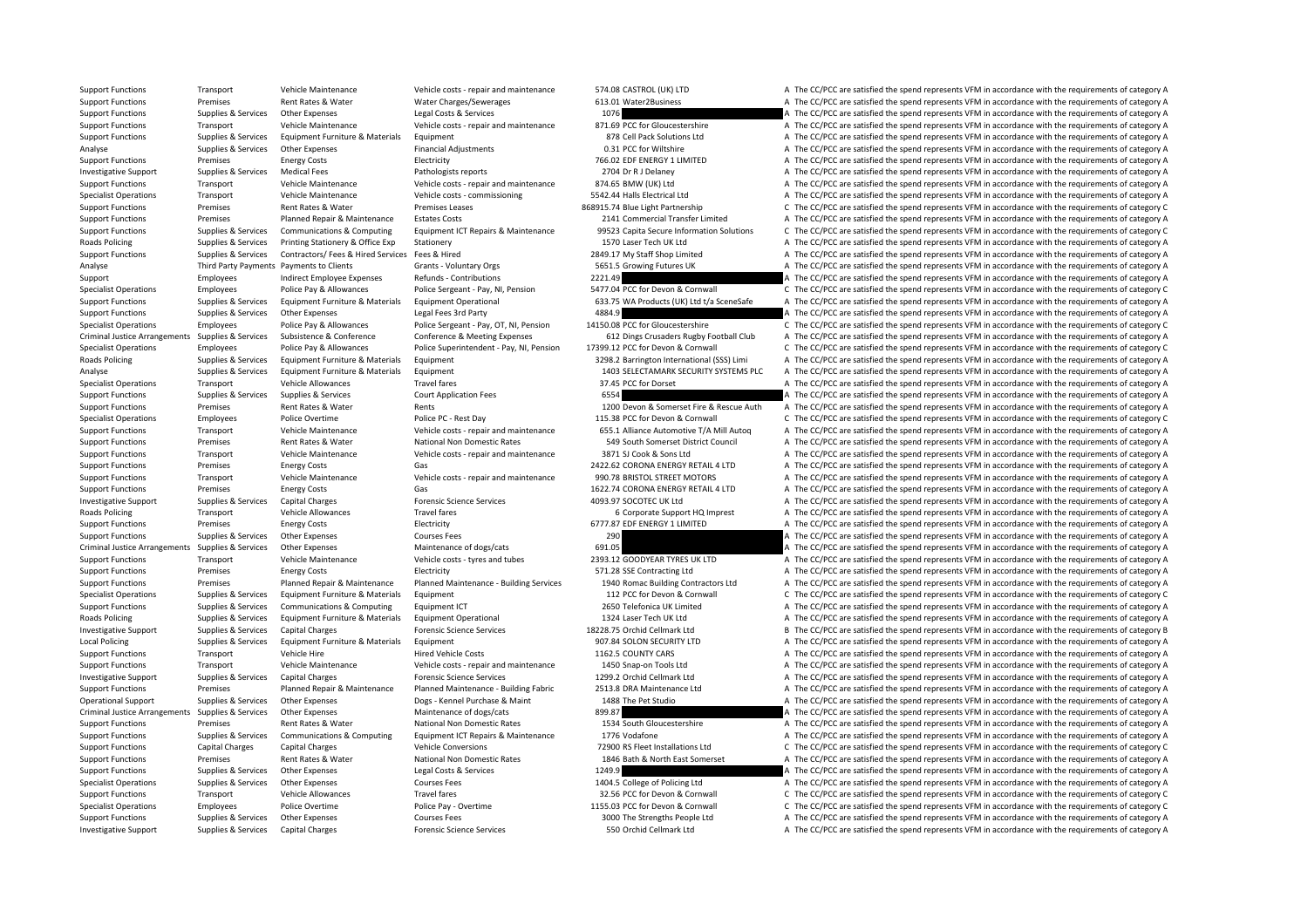Support Functions Supplies & Services Other Expenses Courses Fees 1592.5 College of Policing Ltd A The CC/PCC are satisfied the spend represents VFM in accordance with the requirements of category A Support Functions Supplies & Services Other Expenses Legal Costs & Services 3205 3205 A The CC/PCC are satisfied the spend represents VFM in accordance with the requirements of category A Roads Policing Supplies & Services Equipment • Consumables Equipment • Consumables 2172.5 D.tec International Limited A The CC/PCC are satisfied the spend represents VFM in accordance with the requirements of category A Analyse Transport Vehicle Allowances Travel fares Travel fares 6432.48 A The CC/PCC are satisfied the spend represents VFM in accordance with the requirements of category A Support Functions Premises Planned Repair & Maintenance Planned Maintenance - Building Services 14458 Coldstores 1 that CONStore B The CC/PCC are satisfied the spend represents VFM in accordance with the requirements of ca Specialist Operations Premises Rent Rates & Water National Non Domestic Rates 1210 North Somerset Council A The CC/PCC are satisfied the spend represents VFM in accordance with the requirements of category A Operational Support Employees Indirect Employee Expenses Advertising for Staff 66000 Police Now Enterprises Ltd C The CC/PCC are satisfied the spend represents VFM in accordance with the requirements of category C C No. 20 Support Functions Transport Vehicle Maintenance Vehicle costs - repair and maintenance 640 Alliance Automotive T/A Mill Autoq A The CC/PCC are satisfied the spend represents VFM in accordance with the requirements of categ Support Functions Premises Rent Rates & Water National Non Domestic Rates 19712 North Somerset Council B The CC/PCC are satisfied the spend represents VFM in accordance with the requirements of category B Specialist Operations Employees Police Pay & Allowances Police PC - Pay, NI, Pension 5215.06 PCC for Wiltshire A The CC/PCC are satisfied the spend represents VFM in accordance with the requirements of category A Support Functions Supplies & Services Capital Charges **Forensic Science Services** 795.6 Abbott Toxicology Itd A The CC/PCC are satisfied the spend represents VFM in accordance with the requirements of category A Support Functions Capital Charges Capital Charges Vehicle Conversions 4890 RS Fleet Installations Ltd A The CC/PCC are satisfied the spend represents VFM in accordance with the requirements of category A Support Functions Capital Charges Capital Charges Vehicles Purchase 26548.33 Volvo Car UK Ltd B The CC/PCC are satisfied the spend represents VFM in accordance with the requirements of category B Support Functions Transport Vehicle Maintenance Vehicle costs - repair and maintenance 768.24 Bristol PartsPlus A The CC/PCC are satisfied the spend represents VFM in accordance with the requirements of category A PCC Supplies & Services Contractors/ Fees & Hired Services Fees & Hired 7500 UNIVERSITY OF THE WEST OF ENGLAND A The CC/PCC are satisfied the spend represents VFM in accordance with the requirements of category A Support Functions Supplies & Services Equipment Furniture & Materials Equipment 935 935 A The CC/PCC are satisfied the spend represents VFM in accordance with the requirements of category A Investigations Third Party Payments Other Local Authorities or Forces Safeguarding Boards Contribution 15375 South Gloucestershire Council B The CC/PCC are satisfied the spend represents VFM in accordance with the requirem Investigations Supplies & Services Professional Fees & Consultancy Professional Fees & Consultancy Professional Fees & Consultancy Professional Fees & Consultancy 3330 Green Psychology Resource Ltd A The CC/PCC are satisfi Support Functions Supplies & Services Other Expenses Legal Fees 3rd Party 6555 6655 A The CC/PCC are satisfied the spend represents VFM in accordance with the requirements of category A Support Functions Premises Planned Repair & Maintenance Planned Maintenance - Building Services 2776.75 Sovereign Fire & Security Ltd A The CC/PCC are satisfied the spend represents VFM in accordance with the requirements Analyse **Transport** Vehicle Allowances **Travel fares Travel factor 1998.** The CC/PC are satisfied the spend represents VFM in accordance with the requirements of category A Analyse Third Party Payments Payments to Clients Grants - Voluntary Orgs 625 SpeakEasy Support Ltd A The CC/PCC are satisfied the spend represents VFM in accordance with the requirements of category A Support Functions Premises Energy Costs Electricity Electricity and Electricity and the Support Electricity and The CC/PCC are satisfied the spend represents VFM in accordance with the requirements of category A Support Functions Supplies & Services Grants & Subscriptions Subscriptions Subscriptions Subscriptions Subscriptions Subscriptions Subscriptions Subscriptions Subscriptions Subscriptions Subscriptions Subscriptions Subscri Investigative Support Supplies & Services Capital Charges Forensic Science Services Forensic Science Services 2178.15 Orchid Cellmark Ltd A The CC/PCC are satisfied the spend represents VFM in accordance with the requireme Support Functions Supplies & Services Equipment Furniture & Materials Equipment 732 PCC for Devon & Cornwall C The CC/PCC are satisfied the spend represents VFM in accordance with the requirements of category C Criminal Justice Arrangements Supplies & Services Other Expenses Remand costs 540.8 Bidfood 540.8 Bidfood A The CC/PCC are satisfied the spend represents VFM in accordance with the requirements of category A Support Functions Capital Charges Capital Charges ICT Equipment Purchase 1354.4 Fiberstore Ltd A The CC/PCC are satisfied the spend represents VFM in accordance with the requirements of category A Support Functions Premises Rent Rates & Water Rents Rents Rents Rents 2666.66 BATH & NORTH EAST SOMERSET COUNCIL A The CC/PCC are satisfied the spend represents VFM in accordance with the requirements of category A Investigations Supplies & Services Supplies & Services Court Application Fees 196.67 Corporate Support HQ Imprest A The CC/PCC are satisfied the spend represents VFM in accordance with the requirements of category A Support Functions Supplies & Services Equipment Furniture & Materials Equipment Services Equipment 5965.93 Artworks Solutions Ltd A The CC/PCC are satisfied the spend represents VFM in accordance with the requirements of c Investigative Support Supplies & Services Capital Charges Forensic Science Services 2934.66 Orchid Cellmark Ltd A The CC/PCC are satisfied the spend represents VFM in accordance with the requirements of category A Support Functions Supplies & Services Communications & Computing Equipment ICT 1658.81 EE Limited A The CC/PCC are satisfied the spend represents VFM in accordance with the requirements of category A Support Functions Capital Charges Capital Charges ICT Equipment Purchase 31381.92 BT PLC B The CC/PCC are satisfied the spend represents VFM in accordance with the requirements of category B Specialist Operations Transport Vehicle Maintenance Vehicle costs - repair and maintenance 53.72 A The CC/PCC are satisfied the spend represents VFM in accordance with the requirements of category A Investigative Support Supplies & Services Capital Charges Forensic Science Services 3577.49 Key Forensic Services Ltd A The CC/PCC are satisfied the spend represents VFM in accordance with the requirements of category A Specialist Operations Employees Police Overtime Police PC – OT & NI 901.19 PCC for Wiltshire A The CC/PCC are satisfied the spend represents VFM in accordance with the requirements of category A Support Functions Supplies & Services Other Expenses Legal Costs & Services 1125 1125 A The CC/PCC are satisfied the spend represents VFM in accordance with the requirements of category A Support Functions Supplies & Services Capital Charges Forensic Science Services 1060.8 Abbott Toxicology Ltd A The CC/PCC are satisfied the spend represents VFM in accordance with the requirements of category A Support Functions Capital Charges Capital Charges Vehicles Purchase Vehicles Purchase 2713.19 Kawasaki Motors Europe NV A The CC/PCC are satisfied the spend represents VFM in accordance with the requirements of category A Support Functions Supplies & Services Communications & Computing Equipment ICT Repairs & Maintenance 16360 EBC Group (UK) Ltd B The CC/PCC are satisfied the spend represents VFM in accordance with the requirements of categ Support Functions Supplies & Services Clothing Uniforms & Laundry Clothing & Uniforms - Issues 2833.68 Viking Arms Ltd A The CC/PCC are satisfied the spend represents VFM in accordance with the requirements of category A Investigative Support Supplies & Services Capital Charges Forensic Science Services Forensic Science Support Supporters Capital Charges Forensic Science Services in the CONST.7 Eurofins Forensics Services Law and B The CC/ Support Functions Premises Rent Rates & Water National Non Domestic Rates 911 Bristol City Council A The CC/PCC are satisfied the spend represents VFM in accordance with the requirements of category A Support Functions Supplies & Services Contractors/ Fees & Hired Services Fees & Hired Services Fees & Hired Services Fees & Hired Services Fees & Hired Services Fees & Hired Services Fees & Hired Services Fees & Hired Serv Criminal Justice Arrangements Supplies & Services Equipment Furniture & Materials Equipment Operational 507 WA Products (UK) Ltd t/a SceneSafe A The CC/PCC are satisfied the spend represents VFM in accordance with the requ Support Functions Premises Rent Rates & Water National Non Domestic Rates 694 Bath & North East Somerset A The CC/PCC are satisfied the spend represents VFM in accordance with the requirements of category A Support Functions Supplies & Services Other Expenses Legal Fees 3rd Party 2786.07 2786.07 A The CC/PCC are satisfied the spend represents VFM in accordance with the requirements of category A Specialist Operations Employees Police Staff Pay & Allowances Police Staff - Pay, NI, Pension 5940 PCC for Wiltshire A The CC/PCC are satisfied the spend represents VFM in accordance with the requirements of category A Support Functions Premises Planned Repair & Maintenance Estates Costs 2607.5 Commercial Transfer Limited A The CC/PCC are satisfied the spend represents VFM in accordance with the requirements of category A Support Functions Supplies & Services Other Expenses Legal Costs & Services Legal Costs & Services Legal Costs & Services 950 BC CAN DESCRIPTION A The CC/PCC are satisfied the spend represents VFM in accordance with the re Support Functions Transport Vehicle Maintenance Vehicle costs - tyres and tubes 536.48 GOODYEAR TYRES UK LTD A The CC/PCC are satisfied the spend represents VFM in accordance with the requirements of category A Support Functions Transport Vehicle Maintenance Vehicle costs - repair and maintenance 1107.04 BRISTOL STREET MOTORS A The CC/PCC are satisfied the spend represents VFM in accordance with the requirements of category A Support Functions Premises Cleaning & Domestic Supplies Cleaning Charges 15826.92 Sodexo Limited B The CC/PCC are satisfied the spend represents VFM in accordance with the requirements of category B Support Employees Indirect Employee Expenses Refunds - Contributions 1918.55 A The CC/PCC are satisfied the spend represents VFM in accordance with the requirements of category A Support Functions Third Party Payments Other Local Authorities or Forces Contributions to Other Forces 196828.89 PCC for Northumbria C The CC/PCC are satisfied the spend represents VFM in accordance with the requirements o Support Functions Supplies & Services Equipment Furniture & Materials Equipment Furniture & Materials Equipment 100 CON TELL A The CC/PCC are satisfied the spend represents VFM in accordance with the requirements of catego Specialist Operations Supplies & Services Subsistence & Conference Subsistence Subsistence 118.64 PCC for Gloucestershire C The CC/PCC are satisfied the spend represents VFM in accordance with the requirements of category Support Functions Supplies & Services Equipment Furniture & Materials Equipment Support Furniture & Materials Equipment Support 567 A The CC/PCC are satisfied the spend represents VFM in accordance with the requirements of Investigative Support Supplies & Services Professional Fees & Consultancy Professional Fees & Consultancy Professional Fees & Consultancy Professional Fees & Consultancy Professional Fees & Consultancy 1314 Systems Technol Support Functions Premises Energy Costs Electricity Electricity Electricity 803.67 British Gas Business (Electricity A The CC/PCC are satisfied the spend represents VFM in accordance with the requirements of category A Specialist Operations Supplies & Services Contractors/ Fees & Hired Services Fees & Hired 60 PCC for Devon & Cornwall C The CC/PCC are satisfied the spend represents VFM in accordance with the requirements of category C Support Functions Supplies & Services Communications & Computing Equipment ICT 16098.79 BRITISH TELECOMMUNICATIONS PLC B The CC/PCC are satisfied the spend represents VFM in accordance with the requirements of category B Support Functions Supplies & Services Other Expenses Courses Fees 2293.97 PCC for Dorset A The CC/PCC are satisfied the spend represents VFM in accordance with the requirements of category A